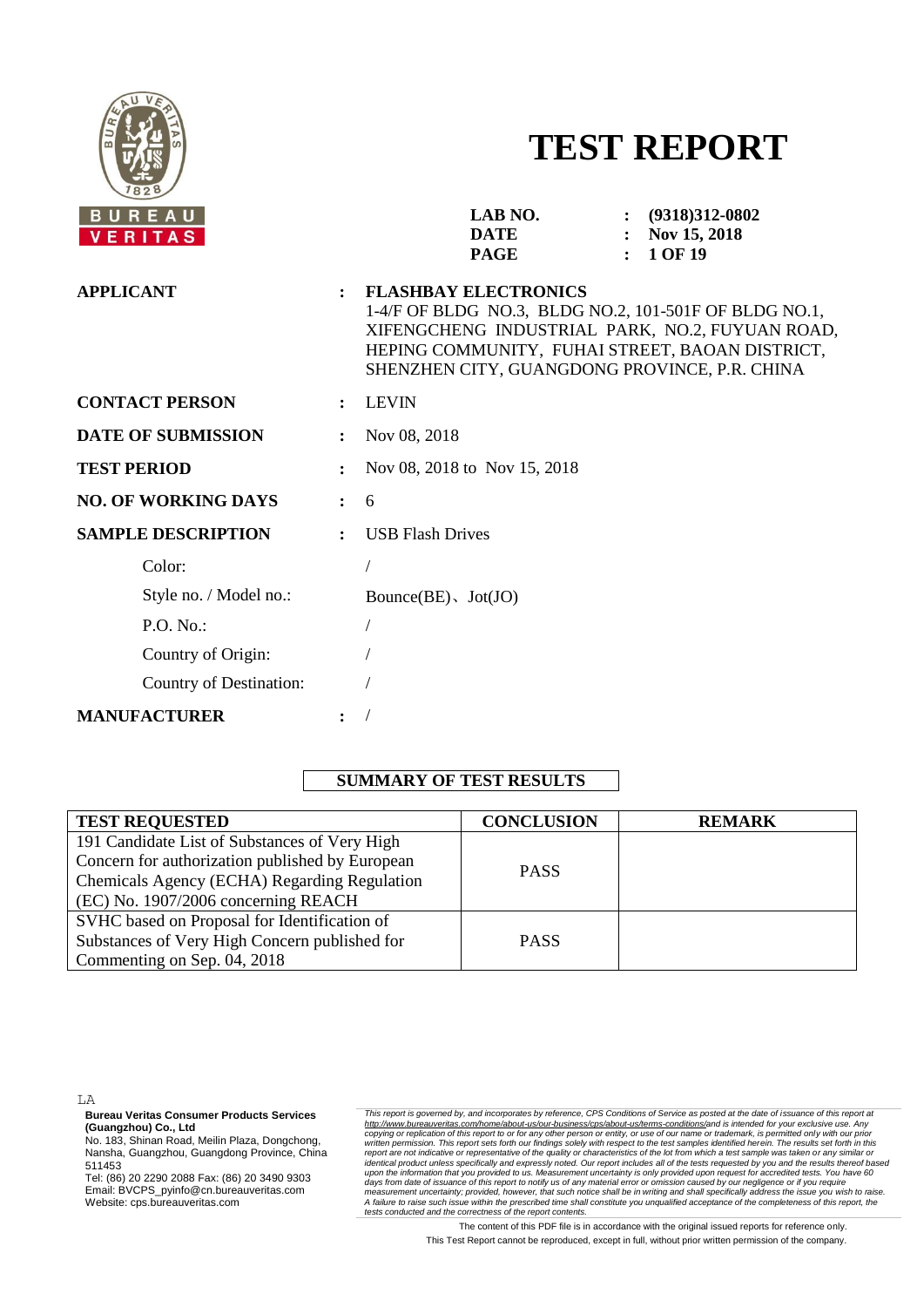

| LAB NO. | $\colon$ (9318)312-0802 |
|---------|-------------------------|
| DATE    | : Nov 15, 2018          |
| PAGE    | $: 2$ OF 19             |



#### **REMARK**

If there are questions or concerns on this report, please contact the following persons:

| a) | <b>GENERAL TEL:</b>     | (86) 755 83437287 |
|----|-------------------------|-------------------|
|    | FAX:                    | (86) 755 83439100 |
| b) | <b>BUSINESS SZ TEL:</b> | (86) 755 21534695 |
|    | FAX:                    | (86) 755 83439100 |
|    | <b>BUSINESS GZ TEL:</b> | (86) 20 87148525  |
|    | FAX:                    | (86) 20 87148528  |
|    |                         |                   |

EMAIL: eechemical.sc@cn.bureauveritas.com cps.bureauveritas.cn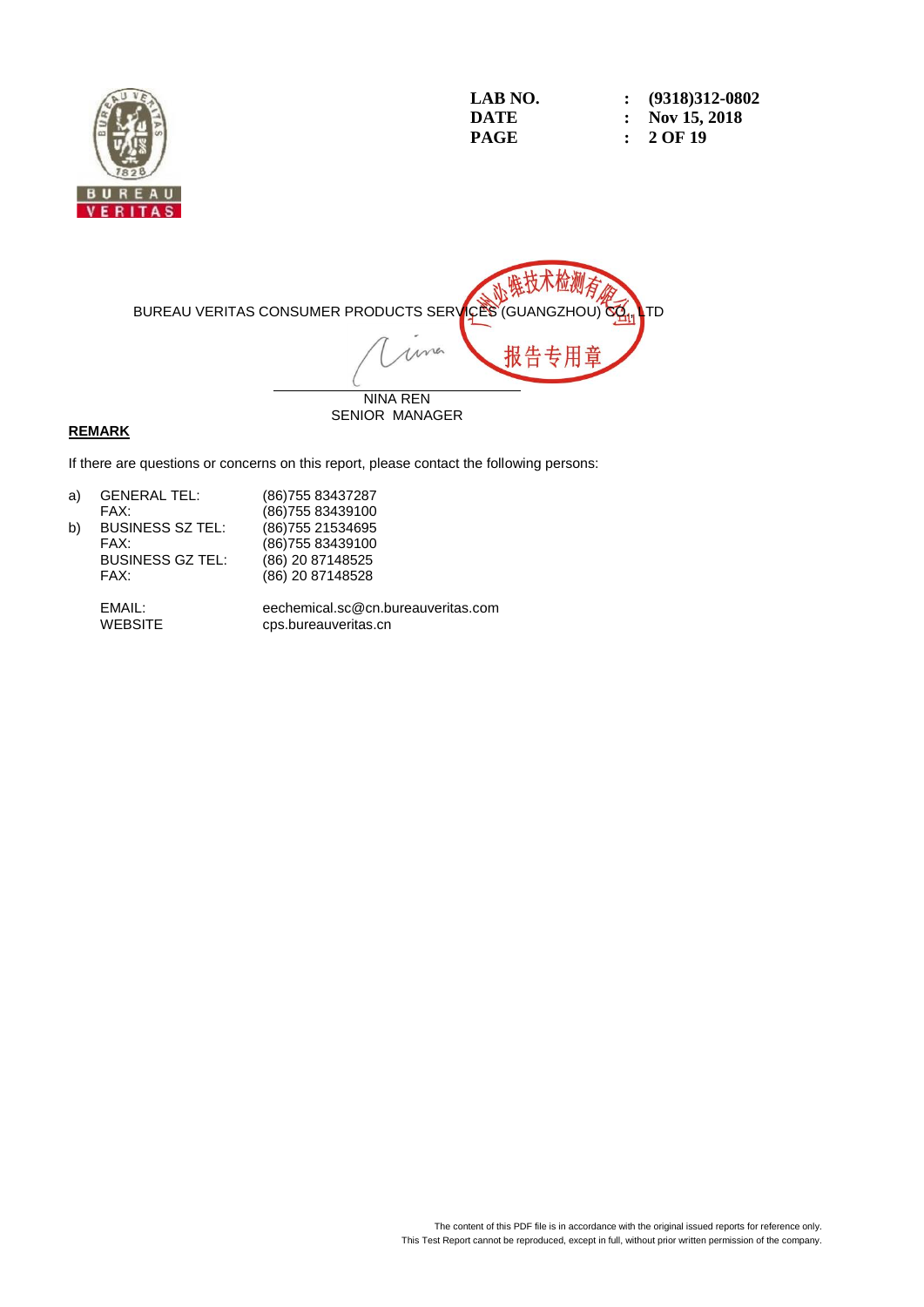

**LAB** NO. <br>**: (9318)312-0802**<br>**DATE :** Nov 15, 2018 **DATE : Nov** 15, 2018<br>**PAGE :** 3 OF 19 **PAGE : 3 OF 19**

# **Photo of the Submitted Sample**

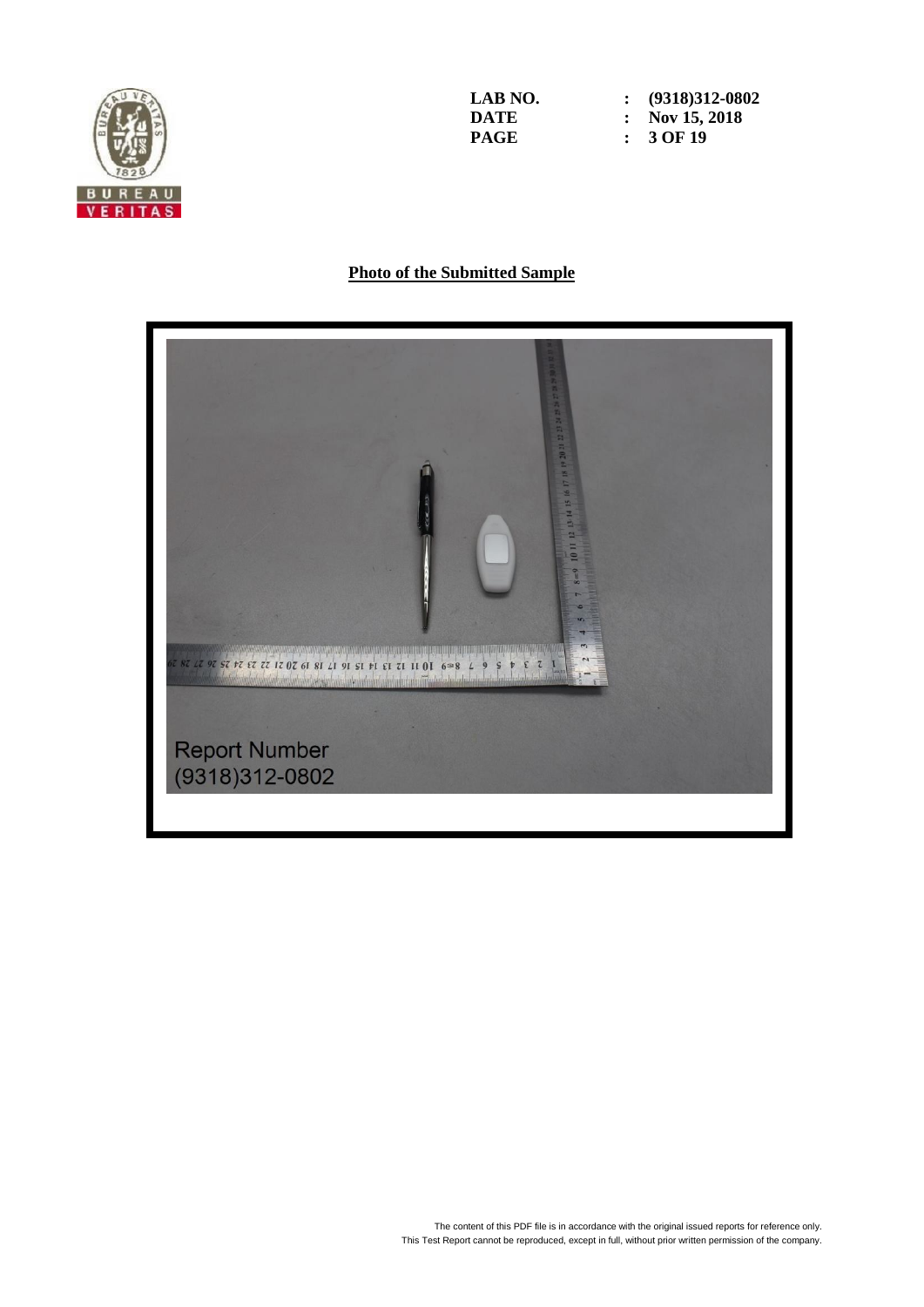

# **TEST RESULT**

#### **191 Candidate List of Substances of Very High Concern for authorization published by European Chemicals Agency (ECHA) Regarding Regulation (EC) No. 1907/2006 concerning REACH**

| <b>Test Method:</b>                       |                               | Analysis is based on GC, LC, IC, ICP, with various detection techniques and UV. |       |      |  |  |  |
|-------------------------------------------|-------------------------------|---------------------------------------------------------------------------------|-------|------|--|--|--|
| <b>Test Item(s)</b>                       |                               | <b>Item / Component Description(s)</b><br>Total weight (g):                     |       |      |  |  |  |
|                                           | <b>USB FLASH DRIVES</b><br>37 |                                                                                 |       |      |  |  |  |
| <b>Maximum</b><br><b>Allowable Limit:</b> |                               | $0.1\%$ (Each of listed)                                                        |       |      |  |  |  |
|                                           |                               | <b>Result</b>                                                                   |       |      |  |  |  |
| <b>Test Item(s)</b>                       |                               | <b>Detected Analyte(s)</b>                                                      | Conc. | Unit |  |  |  |
|                                           |                               | ND<br>ND<br>$\%$                                                                |       |      |  |  |  |

#### **SVHC based on Proposal for Identification of Substances of Very High Concern published for Commenting on Sep. 04, 2018**

| <b>Test Method:</b>                                                   | Analysis is based on GC, LC.                                |       |      |  |  |  |
|-----------------------------------------------------------------------|-------------------------------------------------------------|-------|------|--|--|--|
| <b>Test Item(s)</b>                                                   | Total weight (g):<br><b>Item / Component Description(s)</b> |       |      |  |  |  |
|                                                                       | <b>USB FLASH DRIVES</b><br>37                               |       |      |  |  |  |
| <b>Maximum</b><br>$0.1\%$ (Each of listed)<br><b>Allowable Limit:</b> |                                                             |       |      |  |  |  |
|                                                                       | <b>Result</b>                                               |       |      |  |  |  |
| <b>Test Item(s)</b>                                                   | <b>Detected Analyte(s)</b>                                  | Conc. | Unit |  |  |  |
|                                                                       | ND<br>ND<br>%                                               |       |      |  |  |  |

Note / Key :

 $ND = Not detected$   $\Rightarrow$   $S = Greater than$  Conc. = Concentration  $mg/kg =$  milligram(s) per kilogram = ppm = part(s) per million Detection Limit (Mg/Kg) : Please refer appendix.

Remark :

- The list of Candidate List of Substances of Very High Concern for authorization published by European Chemicals Agency (ECHA) Regarding Regulation (EC) No. 1907/2006 concerning REACH and is summarized in table of Appendix.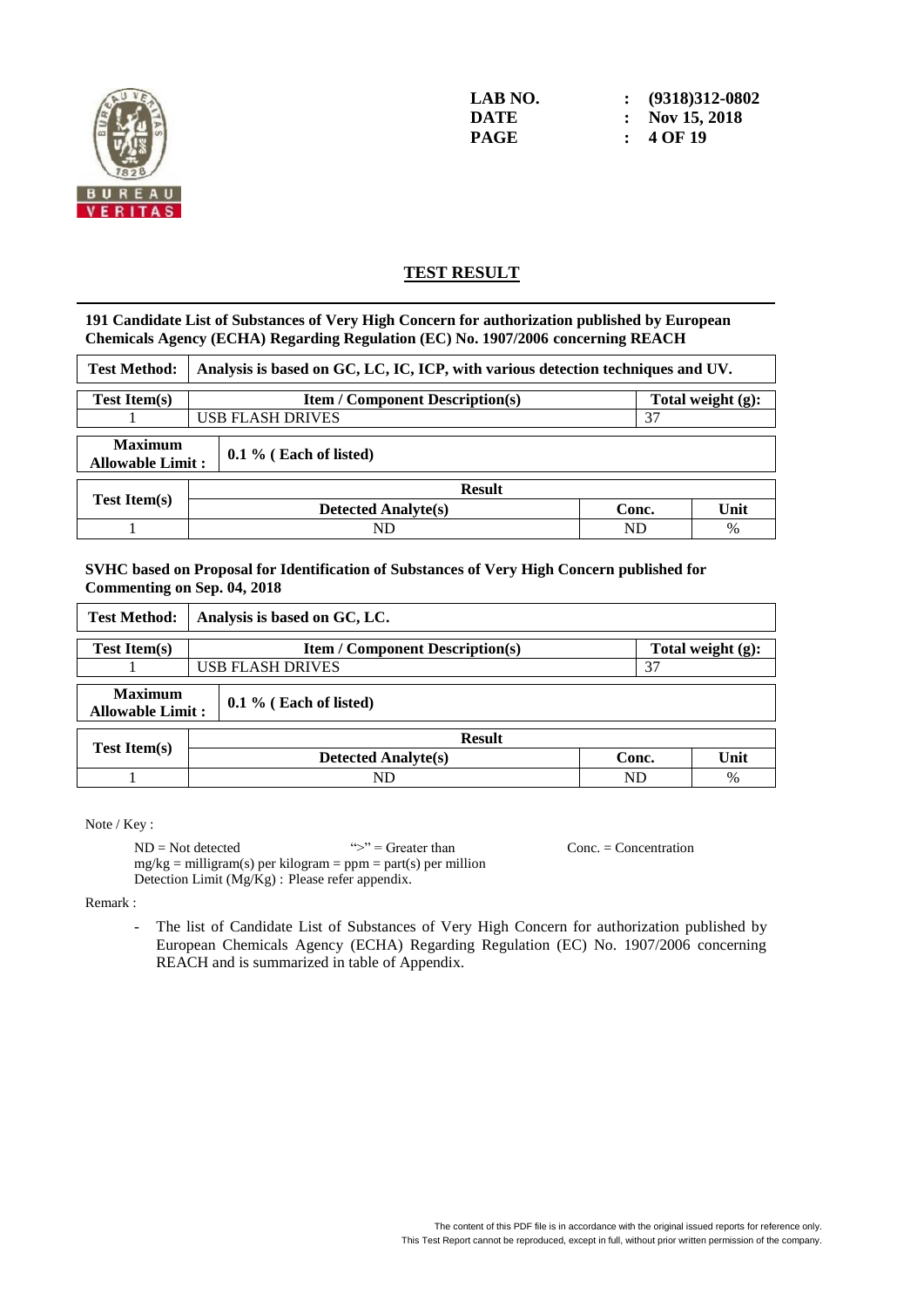

**LAB** NO. <br>**: (9318)312-0802**<br>**DATE :** Nov 15, 2018 **DATE : Nov** 15, 2018<br>**PAGE :** 5 OF 19 **PAGE : 5 OF 19**

# **Annex**

#### **191 Candidate List of Substances of Very High Concern for authorization published by European Chemicals Agency (ECHA) Regarding Regulation (EC) No. 1907/2006 concerning REACH**

| No.            | Substance name                                                                                                                                    | CAS No.                                                                               | EC No.                  | <b>Detection</b><br>Limit, % | <b>Basis</b> for<br>identification as a<br><b>SVHC</b> |
|----------------|---------------------------------------------------------------------------------------------------------------------------------------------------|---------------------------------------------------------------------------------------|-------------------------|------------------------------|--------------------------------------------------------|
| $\mathbf{1}$   | Triethyl arsenate*                                                                                                                                | 15606-95-8                                                                            | 427-700-2               | 0.05                         | Carcinogenic                                           |
| $\overline{2}$ | Anthracene                                                                                                                                        | $120 - 12 - 7$                                                                        | $204 - 371 - 1$         | 0.05                         | <b>PBT</b>                                             |
| 3              | 4,4'-Diaminodiphenyl<br>methane (MDA)                                                                                                             | 101-77-9                                                                              | 202-974-4               | 0.05                         | Carcinogenic                                           |
| $\overline{4}$ | Dibutyl phthalate (DBP)                                                                                                                           | 84-74-2                                                                               | 201-557-4               | 0.05                         | Toxic for reproduction                                 |
| 5              | Cobalt dichloride*                                                                                                                                | 7646-79-9                                                                             | 231-589-4               | 0.05                         | Carcinogenic                                           |
| 6              | Diarsenic pentaoxide*                                                                                                                             | 1303-28-2                                                                             | 215-116-9               | 0.05                         | Carcinogenic                                           |
| $\overline{7}$ | Diarsenic trioxide*                                                                                                                               | 1327-53-3                                                                             | 215-481-4               | 0.05                         | Carcinogenic                                           |
| 8              | Sodium dichromate*                                                                                                                                | 7789-12-0 <sup>(1)</sup> ,<br>$10588 - 01 - 9^{(2)}$                                  | 234-190-3               | 0.05                         | Carcinogenic;<br>Mutagenic;<br>Toxic for reproduction  |
| 9              | 5-tert-butyl-2,4,6-trinitro-<br>m-xylene (musk xylene)                                                                                            | $81 - 15 - 2$                                                                         | 201-329-4               | 0.05                         | vPvB                                                   |
| 10             | Bis (2-ethylhexyl)<br>phthalate (DEHP)                                                                                                            | 117-81-7                                                                              | $204 - 211 - 0$         | 0.05                         | Toxic for reproduction                                 |
| 11             | Hexabromo<br>cyclododecane (HBCDD)<br>and all major<br>diastereoisomers<br>identified:<br>$\alpha$ - HBCDD<br>$\beta$ - HBCDD<br>$\gamma$ - HBCDD | $3194 - 55 - 6^{(3)}$ ,<br>25637-99-4(4)<br>134237-50-6<br>134237-51-7<br>134237-52-8 | 247-148-4,<br>221-695-9 | 0.05                         | <b>PBT</b>                                             |
| 12             | Alkanes, C10-13, chloro<br>(Short Chain Chlorinated<br>Paraffins) (SCCP)                                                                          | 85535-84-8                                                                            | 287-476-5               | 0.05                         | PBT, vPvB                                              |
| 13             | Bis(tributyltin) oxide<br>$(TBTO)**$                                                                                                              | 56-35-9                                                                               | 200-268-0               | 0.05                         | <b>PBT</b>                                             |
| 14             | Lead hydrogen arsenate*                                                                                                                           | 7784-40-9                                                                             | 232-064-2               | 0.05                         | Carcinogenic;<br>Toxic for reproduction                |
| 15             | Benzyl butyl phthalate<br>(BBP)                                                                                                                   | 85-68-7                                                                               | 201-622-7               | 0.05                         | Toxic for reproduction                                 |
| 16             | 2,4-Dinitrotoluene                                                                                                                                | $121 - 14 - 2$                                                                        | 204-450-0               | 0.05                         | Carcinogenic                                           |
| 17             | Anthracene oil                                                                                                                                    | 90640-80-5                                                                            | 292-602-7               | 0.1                          | Carcinogenic, PBT,<br>vPvB                             |
| 18             | Anthracene oil,<br>anthracene paste, distn.<br>Lights                                                                                             | 91995-17-4                                                                            | 295-278-5               | 0.1                          | Carcinogenic;<br>Mutagenic,<br>PBT, vPvB               |
| 19             | Anthracene oil,<br>anthracene paste,<br>anthracene fraction                                                                                       | 91995-15-2                                                                            | 295-275-9               | 0.1                          | Carcinogenic;<br>Mutagenic,<br>PBT, vPvB               |

The content of this PDF file is in accordance with the original issued reports for reference only.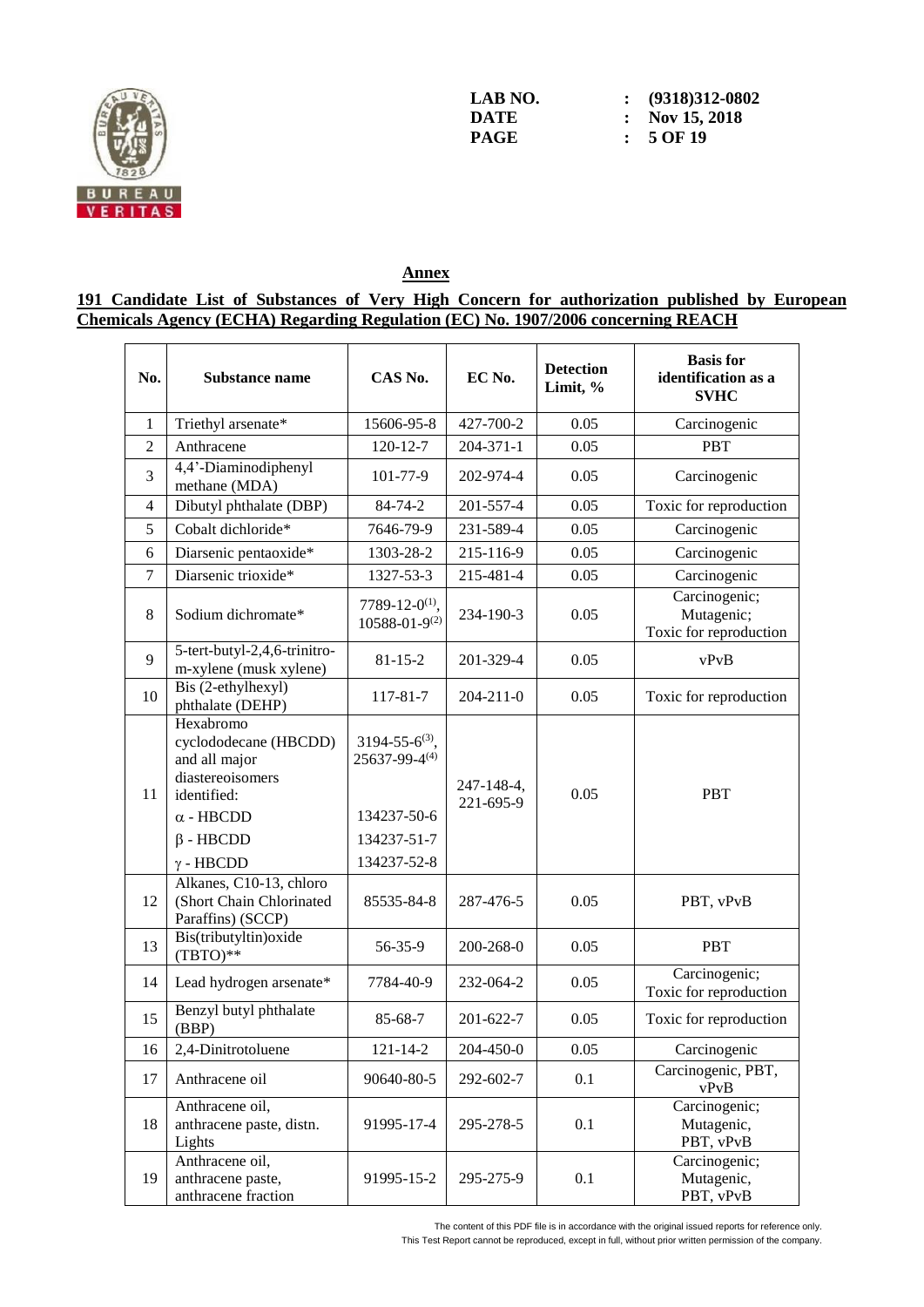

| 20 | Anthracene oil,<br>anthracene-low                                       | 90640-82-7                                                                      | 292-604-8                | 0.1  | Carcinogenic;<br>Mutagenic,<br>PBT, vPvB              |
|----|-------------------------------------------------------------------------|---------------------------------------------------------------------------------|--------------------------|------|-------------------------------------------------------|
| 21 | Anthracene oil,<br>anthracene paste                                     | 90640-81-6                                                                      | 292-603-2                | 0.1  | Carcinogenic;<br>Mutagenic,<br>PBT, vPvB              |
| 22 | Diisobutyl phthalate                                                    | 84-69-5                                                                         | 201-553-2                | 0.05 | Toxic for reproduction                                |
| 23 | Aluminosilicate,<br><b>Refractory Ceramic</b><br>Fibres* <sup>a</sup>   | Index no. 650-017-00-8                                                          |                          | 0.05 | Carcinogenic                                          |
| 24 | Zirconia Aluminosilicate,<br>Refractory Ceramic<br>Fibres <sup>*b</sup> | Index no. 650-017-00-8                                                          |                          | 0.05 | Carcinogenic                                          |
| 25 | Lead chromate*                                                          | 7758-97-6                                                                       | 231-846-0                | 0.05 | Carcinogenic;<br>Toxic for reproduction               |
| 26 | Lead chromate molybdate<br>sulfate red (C.I. Pigment<br>Red 104)*       | 12656-85-8                                                                      | 235-759-9                | 0.05 | Carcinogenic;<br>Toxic for reproduction               |
| 27 | Lead sulfochromate<br>yellow (C.I. Pigment<br>Yellow 34)*               | 1344-37-2                                                                       | 215-693-7                | 0.05 | Carcinogenic;<br>Toxic for reproduction               |
| 28 | Tris(2-chloroethyl)<br>phosphate                                        | 115-96-8                                                                        | 204-118-5                | 0.05 | Toxic for reproduction                                |
| 29 | Coal tar pitch, high<br>temperature                                     | 65996-93-2                                                                      | 266-028-2                | 0.1  | Carcinogenic, PBT,<br>vPvB                            |
| 30 | Acrylamide                                                              | $79-06-1$                                                                       | 201-173-7                | 0.05 | Carcinogenic;<br>Mutagenic                            |
| 31 | Trichloroethylene                                                       | 79-01-6                                                                         | 201-167-4                | 0.05 | Carcinogenic                                          |
| 32 | Boric acid*                                                             | 10043-35-3,<br>11113-50-1                                                       | 233-139-2 /<br>234-343-4 | 0.05 | Toxic for reproduction                                |
| 33 | Disodium tetraborate,<br>anhydrous*                                     | $1330 - 43 - 4^{(5)}$ ,<br>12179-04-3 <sup>(6)</sup> ,<br>$1303 - 96 - 4^{(7)}$ | 215-540-4                | 0.05 | Toxic for reproduction                                |
| 34 | Tetraboron disodium<br>heptaoxide, hydrate*                             | 12267-73-1                                                                      | 235-541-3                | 0.05 | Toxic for reproduction                                |
| 35 | Sodium chromate*                                                        | $7775 - 11 - 3$                                                                 | 231-889-5                | 0.05 | Carcinogenic;<br>Mutagenic;<br>Toxic for reproduction |
| 36 | Potassium chromate*                                                     | 7789-00-6                                                                       | 232-140-5                | 0.05 | Carcinogenic;<br>Mutagenic                            |
| 37 | Ammonium dichromate*                                                    | 7789-09-5                                                                       | 232-143-1                | 0.05 | Carcinogenic;<br>Mutagenic;<br>Toxic for reproduction |
| 38 | Potassium dichromate*                                                   | 7778-50-9                                                                       | 231-906-6                | 0.05 | Carcinogenic;<br>Mutagenic;<br>Toxic for reproduction |
| 39 | Cobalt(II) sulphate*                                                    | 10124-43-3                                                                      | 233-334-2                | 0.05 | Carcinogenic;<br>Toxic for reproduction               |
| 40 | Cobalt(II) dinitrate*                                                   | 10141-05-6                                                                      | 233-402-1                | 0.05 | Carcinogenic;<br>Toxic for reproduction               |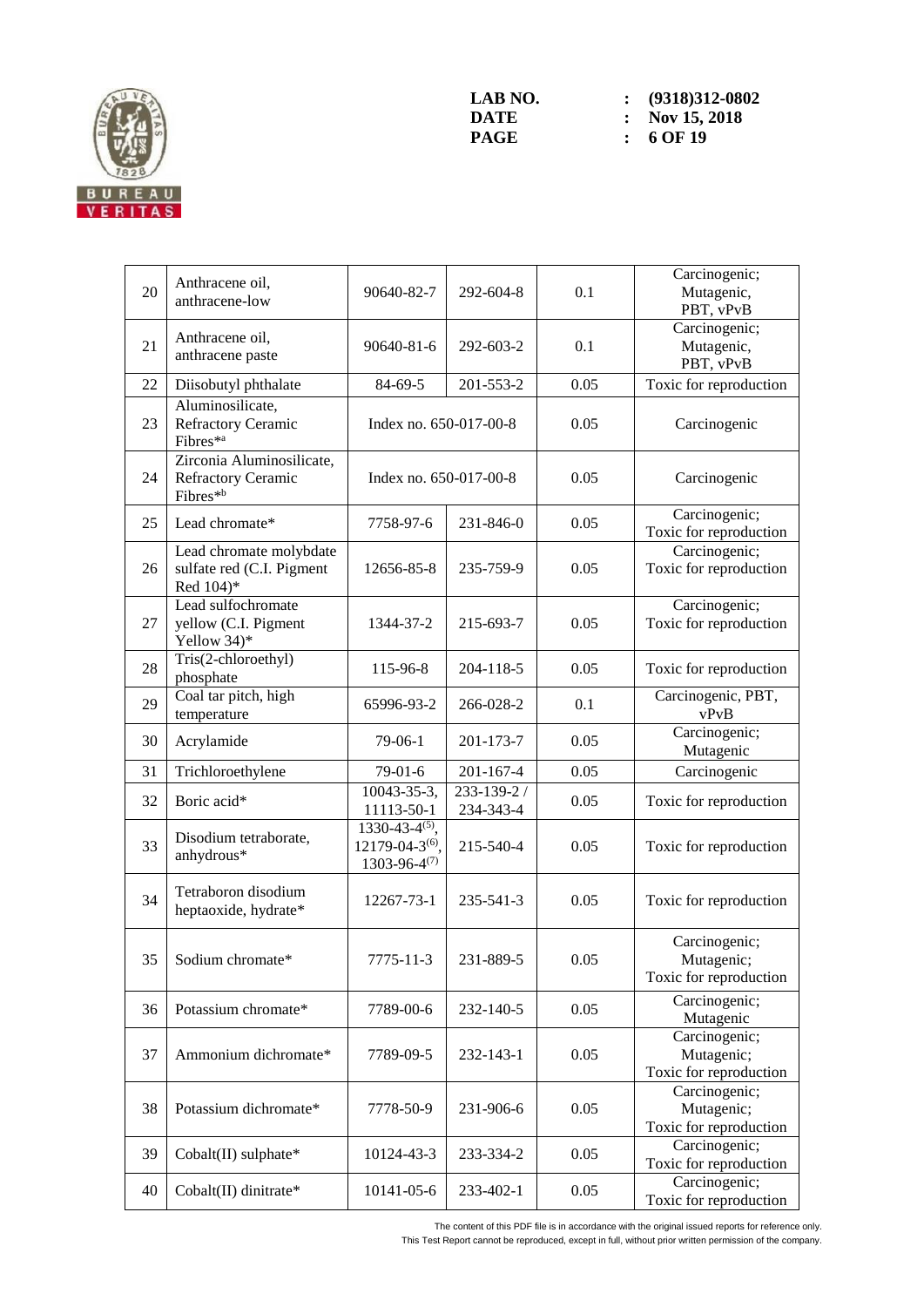

| 41 | Cobalt(II) carbonate*                                                                                | 513-79-1                    | 208-169-4              | 0.05 | Carcinogenic;<br>Toxic for reproduction |
|----|------------------------------------------------------------------------------------------------------|-----------------------------|------------------------|------|-----------------------------------------|
| 42 | Cobalt(II) diacetate*                                                                                | $71 - 48 - 7$               | 200-755-8              | 0.05 | Carcinogenic;<br>Toxic for reproduction |
| 43 | 2-Methoxyethanol                                                                                     | 109-86-4                    | 203-713-7              | 0.05 | Toxic for reproduction                  |
| 44 | 2-Ethoxyethanol                                                                                      | 110-80-5                    | 203-804-1              | 0.05 | Toxic for reproduction                  |
| 45 | Chromium trioxide*                                                                                   | 1333-82-0                   | 215-607-8              | 0.05 | Carcinogenic;<br>Mutagenic              |
| 46 | Acid generated from<br>chromium trioxide and<br>their oligomers:<br>Chromic acid*<br>Dichromic acid* | 7738-94-5<br>13530-68-2     | 231-801-5<br>236-881-5 | 0.05 | Carcinogenic                            |
|    | Oligomers of chromic<br>acid and dichromic acid*                                                     |                             |                        |      |                                         |
| 47 | 2-Ethoxyethyl acetate                                                                                | 111-15-9                    | 203-839-2              | 0.05 | Toxic for reproduction                  |
| 48 | Strontium Chromate*                                                                                  | 7789-06-2                   | 232-142-6              | 0.05 | Carcinogenic                            |
| 49 | 1,2-benzenedicarboxylic<br>acid, di-C7-11 branched<br>alkyl ester and linear alkyl<br>ester          | 68515-42-4                  | 271-084-6              | 0.05 | Toxic for reproduction                  |
| 50 | Hydrazine                                                                                            | $302 - 01 - 2$<br>7803-57-8 | 206-114-9              | 0.05 | Carcinogenic                            |
| 51 | 1-Methyl-2-pyrrolidone                                                                               | 872-50-4                    | 212-828-1              | 0.05 | Toxic for reproduction                  |
| 52 | 1,2,3-trichloropropane                                                                               | $96 - 18 - 4$               | 202-486-1              | 0.05 | Toxic for reproduction                  |
| 53 | 1,2-benzenedicarboxylic<br>acid, di-C6-8-branched<br>alkyl ester, C7-rich<br>(DIHP)                  | 71888-89-6                  | 276-158-1              | 0.05 | Toxic for reproduction                  |
| 54 | Dichromium<br>tris(chromate)*                                                                        | 24613-89-6                  | 246-356-2              | 0.05 | Carcinogenic                            |
| 55 | Potassium<br>hydroxyoctaoxodizincated<br>i-chromate*                                                 | 11103-86-9                  | 234-329-8              | 0.05 | Carcinogenic                            |
| 56 | Pentazinc chromate<br>octahydroxide*                                                                 | 49663-84-5                  | 256-418-0              | 0.05 | Carcinogenic                            |
| 57 | Formaldehyde, oligomeric<br>reaction products with<br>aniline (technical MDA)                        | 25214-70-4                  | 500-036-1              | 0.05 | Carcinogenic                            |
| 58 | Bis(2-methoxyethyl)<br>phthalate                                                                     | 117-82-8                    | 204-212-6              | 0.05 | Toxic for reproduction                  |
| 59 | 2-Methoxyaniline;<br>o-Anisidine                                                                     | $90 - 04 - 0$               | 201-963-1              | 0.05 | Carcinogenic                            |
| 60 | $4-(1,1,3,3-$<br>tetramethylbutyl)phenol,<br>(4-tert-Octylphenol)                                    | 140-66-9                    | 205-426-2              | 0.05 | Equivalent level of<br>concern          |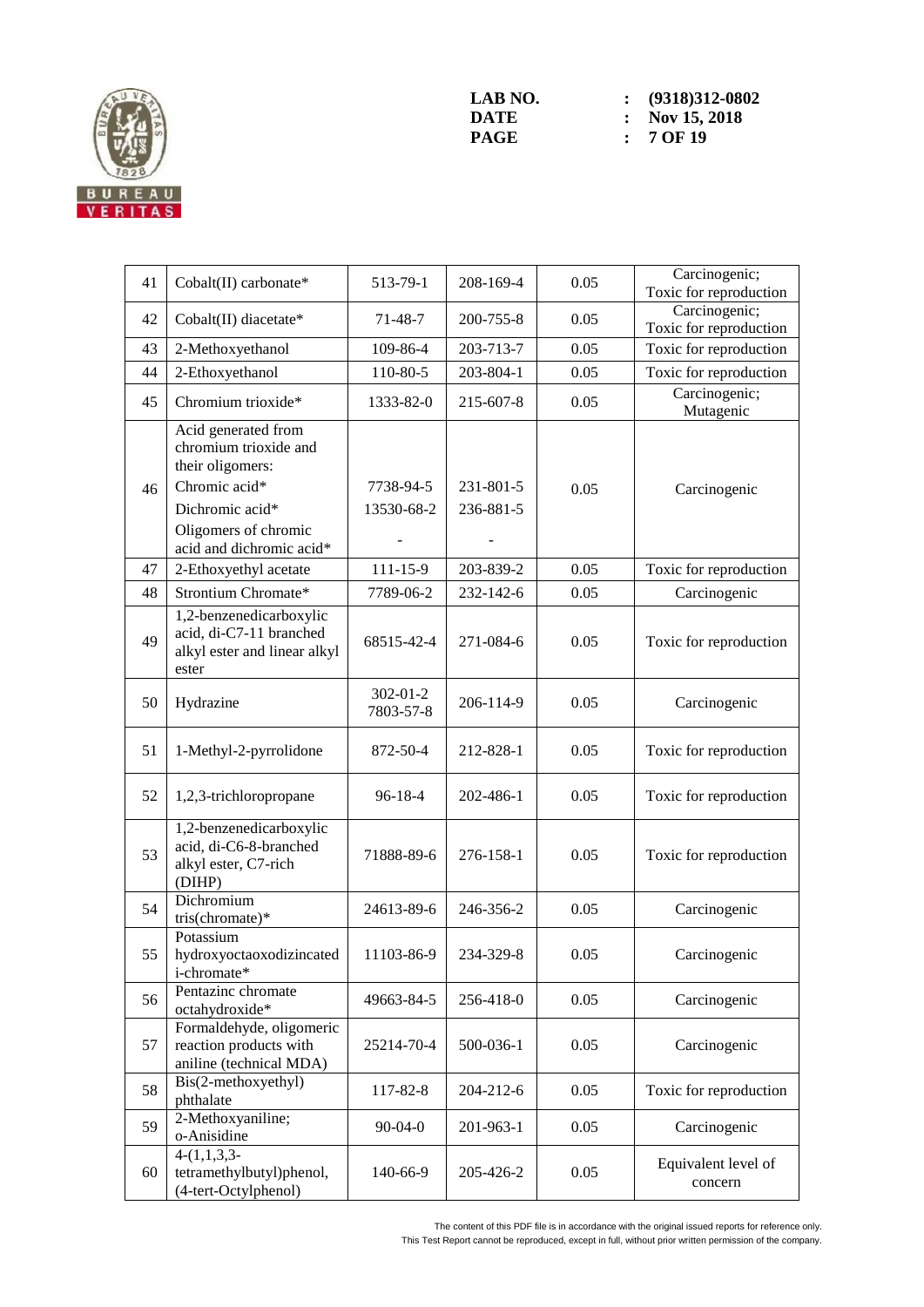

| 61 | 1,2-Dichloroethane                                                                                                       | 107-06-2       | 203-458-1 | 0.05 | Carcinogenic                            |
|----|--------------------------------------------------------------------------------------------------------------------------|----------------|-----------|------|-----------------------------------------|
| 62 | Bis(2-methoxyethyl) ether                                                                                                | 111-96-6       | 203-924-4 | 0.05 | Toxic for reproduction                  |
| 63 | Arsenic acid*                                                                                                            | 7778-39-4      | 231-901-9 | 0.1  | Carcinogenic                            |
| 64 | Calcium arsenate*                                                                                                        | 7778-44-1      | 231-904-5 | 0.05 | Carcinogenic                            |
| 65 | Trilead diarsenate*                                                                                                      | 3687-31-8      | 222-979-5 | 0.05 | Carcinogenic;<br>Toxic for reproduction |
| 66 | N,N-dimethylacetamide<br>(DMAC)                                                                                          | $127 - 19 - 5$ | 204-826-4 | 0.05 | Toxic for reproduction                  |
| 67 | $2,2$ <sup>2</sup> -dichloro-4,4 <sup>2</sup> -<br>methylenedianiline<br>(MOCA)                                          | $101 - 14 - 4$ | 202-918-9 | 0.05 | Carcinogenic                            |
| 68 | Phenolphthalein                                                                                                          | $77-09-8$      | 201-004-7 | 0.05 | Carcinogenic                            |
| 69 | Lead azide, Lead diazide*                                                                                                | 13424-46-9     | 236-542-1 | 0.05 | Toxic for reproduction                  |
| 70 | Lead styphnate*                                                                                                          | 15245-44-0     | 239-290-0 | 0.05 | Toxic for reproduction                  |
| 71 | Lead dipicrate*                                                                                                          | 6477-64-1      | 229-335-2 | 0.05 | Toxic for reproduction                  |
| 72 | $1,2-bis(2-$<br>methoxyethoxy)ethane<br>(TEGDME; triglyme)                                                               | 112-49-2       | 203-977-3 | 0.05 | Toxic for reproduction                  |
| 73 | 1,2-dimethoxyethane;<br>ethylene glycol dimethyl<br>ether (EGDME)                                                        | $110-71-4$     | 203-794-9 | 0.05 | Toxic for reproduction                  |
| 74 | Diboron trioxide*                                                                                                        | 1303-86-2      | 215-125-8 | 0.05 | Toxic for reproduction                  |
| 75 | Formamide                                                                                                                | $75 - 12 - 7$  | 200-842-0 | 0.05 | Toxic for reproduction                  |
| 76 | Lead(II)<br>bis(methanesulfonate)*                                                                                       | 17570-76-2     | 401-750-5 | 0.05 | Toxic for reproduction                  |
| 77 | TGIC (1,3,5-<br>tris(oxiranylmethyl)-<br>1,3,5-triazine-<br>$2,4,6(1H,3H,5H)$ -trione) §                                 | 2451-62-9      | 219-514-3 | 0.05 | Mutagenic                               |
| 78 | $\beta$ -TGIC (1,3,5-tris[(2S)<br>and $2R$ )-2,3-<br>epoxypropyl]-1,3,5-<br>triazine-2,4,6-<br>$(1H, 3H, 5H)$ -trione) § | 59653-74-6     | 423-400-0 | 0.05 | Mutagenic                               |
| 79 | $4,4^{-}$<br>bis(dimethylamino)benzo<br>phenone<br>(Michler's ketone)                                                    | 90-94-8        | 202-027-5 | 0.05 | Carcinogenic                            |
| 80 | N,N,N',N'-tetramethyl-<br>4,4'-methylenedianiline<br>(Michler's base)                                                    | $101 - 61 - 1$ | 202-959-2 | 0.05 | Carcinogenic                            |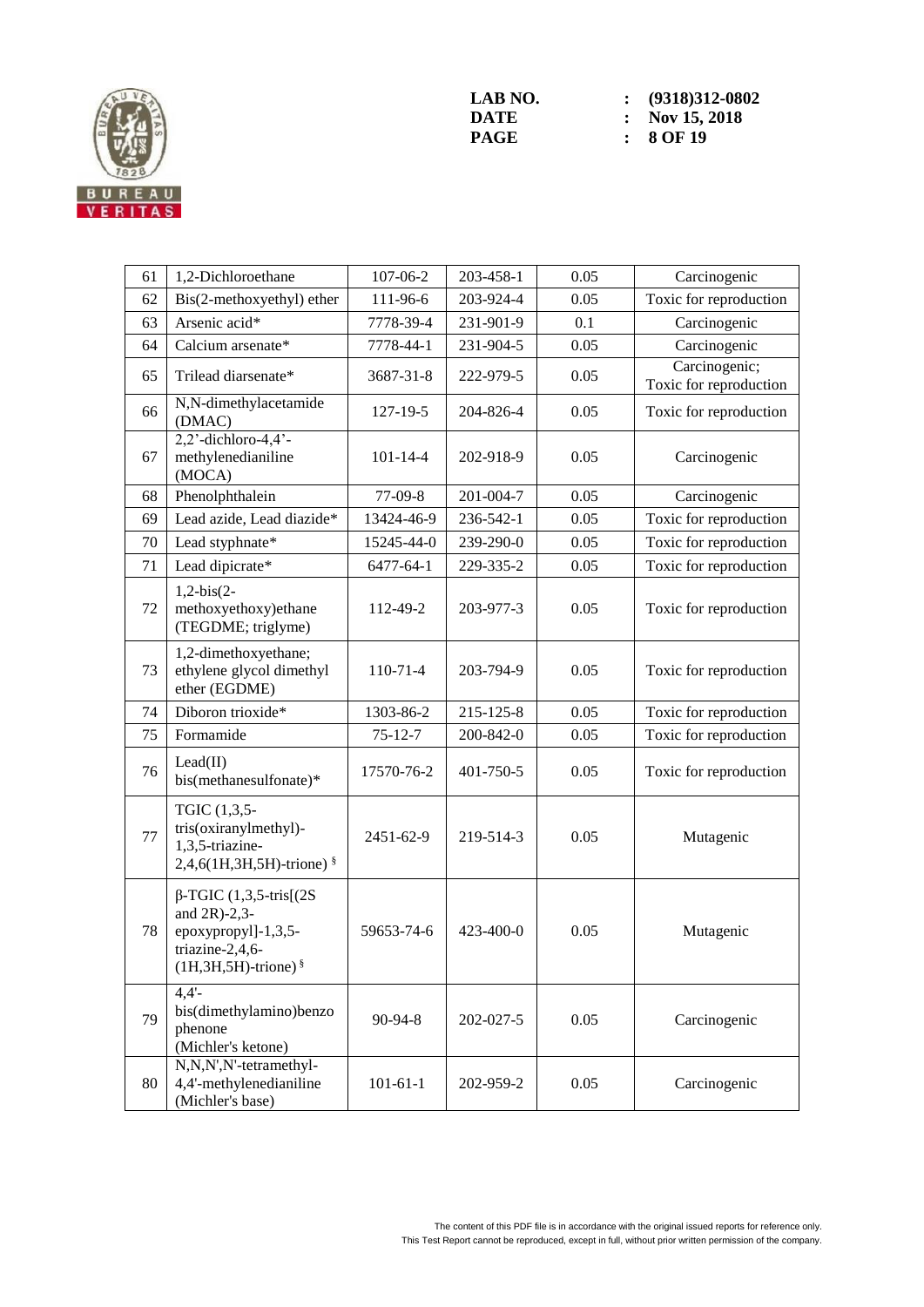

| 81 | $[4-[4,4]$ -<br>bis(dimethylamino)<br>benzhydrylidene]cyclohex<br>a-2,5-dien-1-<br>ylidene]dimethylammoniu<br>m chloride<br>(C.I. Basic Violet 3)                  | 548-62-9                                                | 208-953-6                                           | 0.05 | Carcinogenic                                                                                |
|----|--------------------------------------------------------------------------------------------------------------------------------------------------------------------|---------------------------------------------------------|-----------------------------------------------------|------|---------------------------------------------------------------------------------------------|
| 82 | [4-[[4-anilino-1-<br>naphthyl][4-<br>(dimethylamino)<br>phenyl]methylene]cycloh<br>exa-2,5-dien-1-ylidene]<br>dimethylammonium<br>chloride<br>(C.I. Basic Blue 26) | 2580-56-5                                               | 219-943-6                                           | 0.05 | Carcinogenic                                                                                |
| 83 | $\alpha$ , $\alpha$ -Bis[4-<br>(dimethylamino)phenyl]-4<br>(phenylamino)naphthalen<br>e-1-methanol<br>(C.I. Solvent Blue 4)                                        | 6786-83-0                                               | 229-851-8                                           | 0.05 | Carcinogenic                                                                                |
| 84 | 4,4'-bis(dimethylamino)-<br>4"-(methylamino)trityl<br>alcohol                                                                                                      | $561-41-1$                                              | 209-218-2                                           | 0.05 | Carcinogenic                                                                                |
| 85 | Bis(pentabromophenyl)<br>ether (DecaBDE)                                                                                                                           | 1163-19-5                                               | 214-604-9                                           | 0.05 | Persistent,<br>bioaccumulative and<br>toxic; very persistent<br>and very<br>bioaccumulative |
| 86 | N,N-dimethylformamide;<br>dimethyl formamide                                                                                                                       | $68-12-2$                                               | 200-679-5                                           | 0.05 | Toxic for reproduction                                                                      |
| 87 | Methoxy acetic acid                                                                                                                                                | 625-45-6                                                | 210-894-6                                           | 0.05 | Toxic for<br>reproduction;<br>equivalent level of<br>concern                                |
| 88 | Dibutyltin dichloride<br>$(DBT)*$                                                                                                                                  | 683-18-1                                                | 211-670-0                                           | 0.05 | Toxic for reproduction                                                                      |
| 89 | 1,2-Diethoxyethane                                                                                                                                                 | $629 - 14 - 1$                                          | 211-076-1                                           | 0.05 | Toxic for reproduction                                                                      |
| 90 | Hexahydro-2-benzofuran-<br>1,3-dione (HHPA), cis-<br>cyclohexane-1,2-<br>dicarboxylic anhydride,<br>trans-cyclohexane-1,2-<br>dicarboxylic anhydride               | $85-42-7$ ,<br>13149-00-3,<br>14166-21-3                | 201-604-9,<br>236-086-3,<br>238-009-9               | 0.05 | Equivalent level of<br>concern                                                              |
| 91 | Hexahydromethylphathalic<br>anhydride,<br>Hexahydro-4-<br>methylphathalic anhydride,<br>Hexahydro-1-<br>methylphathalic anhydride,<br>Hexahydro-3-                 | 25550-51-0,<br>19438-60-9,<br>48122-14-1,<br>57110-29-9 | 247-094-1,<br>243-072-0,<br>256-356-4,<br>260-566-1 | 0.05 | Equivalent level of<br>concern                                                              |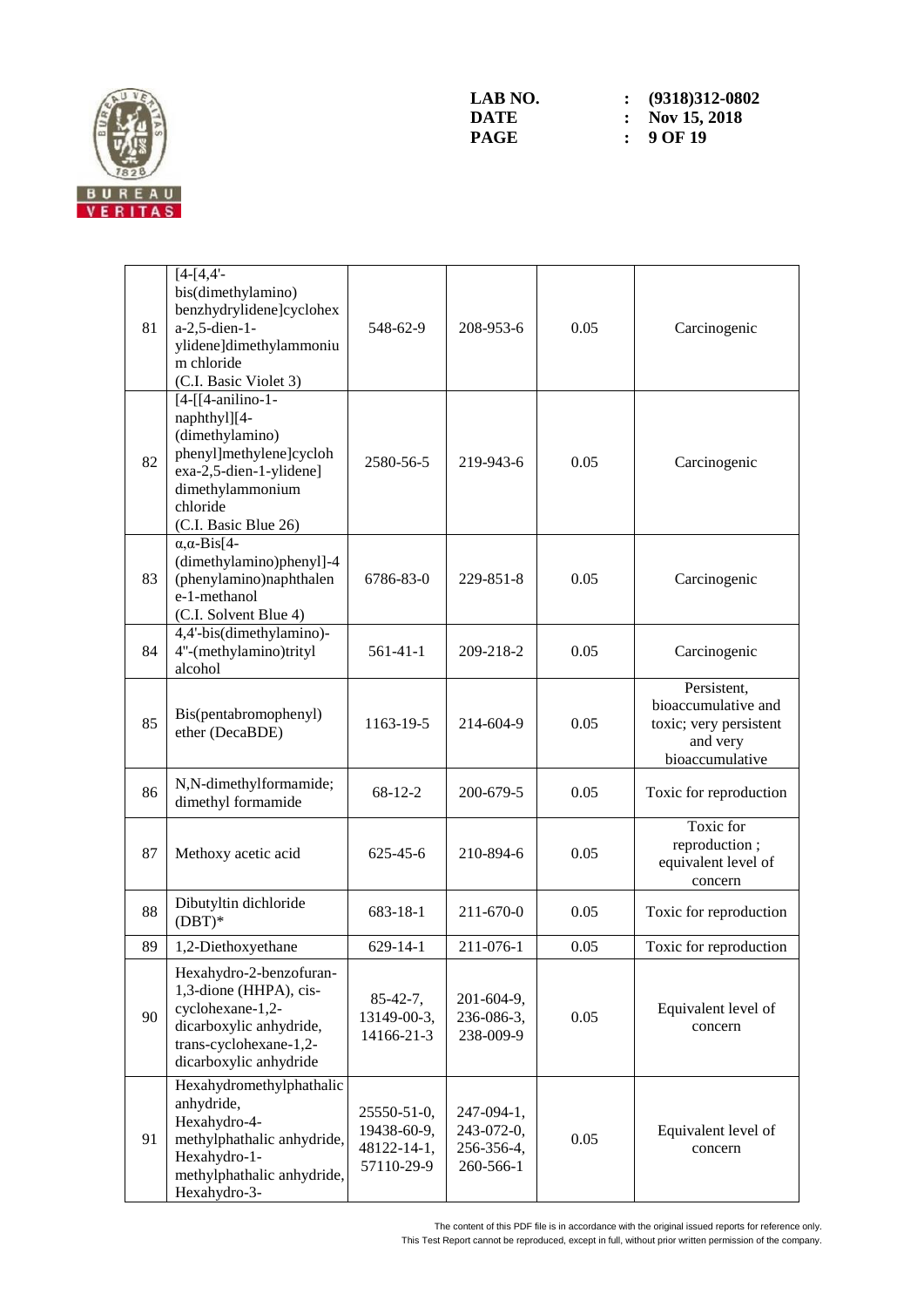

|     | methylphathalic anhydride                                                                                                                                                                                                                                                                                           |                |           |      |                                             |
|-----|---------------------------------------------------------------------------------------------------------------------------------------------------------------------------------------------------------------------------------------------------------------------------------------------------------------------|----------------|-----------|------|---------------------------------------------|
| 92  | 4-Nonylphenol, branched<br>and linear - substances with<br>a linear and/or branched<br>alkyl chain with a carbon<br>number of 9 covalently<br>bound in position 4 to<br>phenol, covering also<br>UVCB- and well-defined<br>substances which include<br>any of the individual<br>isomers or a combination<br>thereof |                |           | 0.05 | Equivalent level of<br>concern              |
| 93  | Heptacosafluorotetradecan<br>oic acid                                                                                                                                                                                                                                                                               | 376-06-7       | 206-803-4 | 0.05 | Very persistent and<br>very bioaccumulative |
| 94  | 1,2-Benzenedicarboxylic<br>acid, dipentylester,<br>branched and linear <sup>+</sup>                                                                                                                                                                                                                                 | 84777-06-0     | 284-032-2 | 0.05 | Toxic for reproduction                      |
| 95  | Henicosafluoroundecanoic<br>acid                                                                                                                                                                                                                                                                                    | 2058-94-8      | 218-165-4 | 0.05 | Very persistent and<br>very bioaccumulative |
| 96  | N-pentyl-isopentylphtalate<br>$(iPnPP)$ <sup>+</sup>                                                                                                                                                                                                                                                                | 776297-69-9    |           | 0.05 | Toxic for reproduction                      |
| 97  | Pentacosafluorotridecanoic<br>acid                                                                                                                                                                                                                                                                                  | 72629-94-8     | 276-745-2 | 0.05 | Very persistent and<br>very bioaccumulative |
| 98  | $4-(1,1,3,3)$<br>tetramethylbutyl)phenol,<br>ethoxylated - covering<br>well-defined substances<br>and UVCB substances,<br>polymers and homologues                                                                                                                                                                   |                |           | 0.05 | Equivalent level of<br>concern              |
| 99  | Tricosafluorododecanoic<br>acid                                                                                                                                                                                                                                                                                     | $307 - 55 - 1$ | 206-203-2 | 0.05 | Very persistent and<br>very bioaccumulative |
| 100 | Lead<br>bis(tetrafluoroborate)*                                                                                                                                                                                                                                                                                     | 13814-96-5     | 237-486-0 | 0.05 | Toxic for reproduction                      |
| 101 | Lead tetroxide (orange<br>lead)*                                                                                                                                                                                                                                                                                    | 1314-41-6      | 215-235-6 | 0.05 | Toxic for reproduction                      |
| 102 | Diethyl sulphate                                                                                                                                                                                                                                                                                                    | $64 - 67 - 5$  | 200-589-6 | 0.05 | Carcinogenic;<br>Mutagenic                  |
| 103 | Dinoseb                                                                                                                                                                                                                                                                                                             | 88-85-7        | 201-861-7 | 0.05 | Toxic for reproduction                      |
| 104 | Lead Titanium Zirconium<br>Oxide*                                                                                                                                                                                                                                                                                   | 12626-81-2     | 235-727-4 | 0.05 | Toxic for reproduction                      |
| 105 | Acetic acid, lead salt,<br>basic*                                                                                                                                                                                                                                                                                   | 51404-69-4     | 257-175-3 | 0.05 | Toxic for reproduction                      |
| 106 | Furan                                                                                                                                                                                                                                                                                                               | 110-00-9       | 203-727-3 | 0.05 | Carcinogenic                                |
| 107 | N-methylacetamide                                                                                                                                                                                                                                                                                                   | 79-16-3        | 201-182-6 | 0.05 | Toxic for reproduction                      |
| 108 | o-Toluidine;<br>2-Aminotoluene                                                                                                                                                                                                                                                                                      | 95-53-4        | 202-429-0 | 0.05 | Carcinogenic                                |
| 109 | $3-ethyl-2-methyl-2-(3-$<br>methylbutyl)-1,3-<br>oxazolidine                                                                                                                                                                                                                                                        | 143860-04-2    | 421-150-7 | 0.05 | Toxic for reproduction                      |
| 110 | 4,4'-oxydianiline and its<br>salts                                                                                                                                                                                                                                                                                  | $101 - 80 - 4$ | 202-977-0 | 0.05 | Carcinogenic;<br>Mutagenic                  |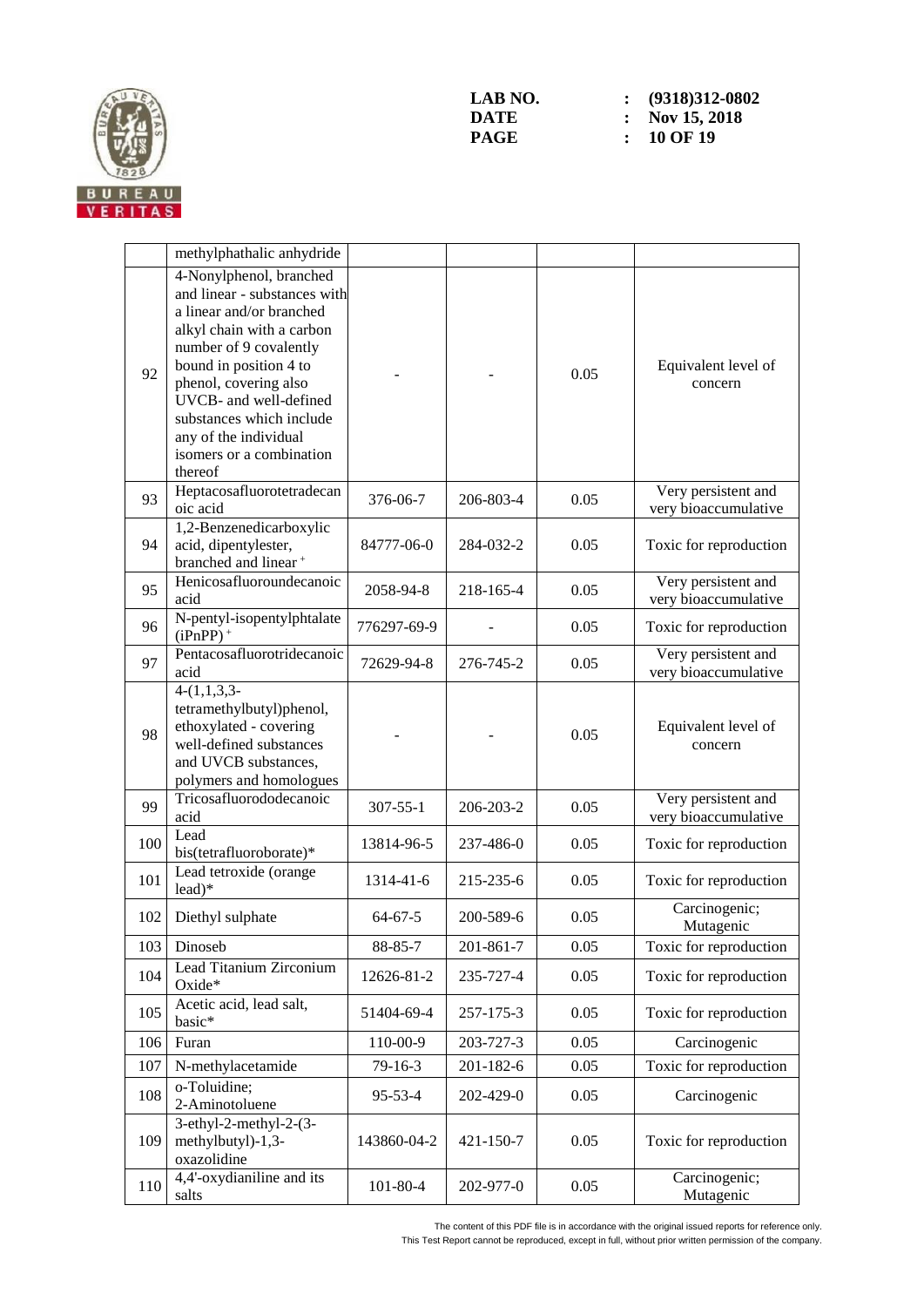

| 111 | [Phthalato(2-)]dioxotrilead<br>(Dibasic lead phthalate)*        | 69011-06-9     | 273-688-5 | 0.05 | Toxic for reproduction               |
|-----|-----------------------------------------------------------------|----------------|-----------|------|--------------------------------------|
| 112 | Lead titanium trioxide*                                         | 12060-00-3     | 235-038-9 | 0.05 | Toxic for reproduction               |
| 113 | Lead oxide sulphate*                                            | 12036-76-9     | 234-853-7 | 0.05 | Toxic for reproduction               |
| 114 | Lead dinitrate*                                                 | 10099-74-8     | 233-245-9 | 0.05 | Toxic for reproduction               |
| 115 | 4-Aminoazobenzene;<br>4-Phenylazoaniline                        | $60 - 09 - 3$  | 200-453-6 | 0.05 | Carcinogenic                         |
| 116 | Lead cyanamidate*                                               | 20837-86-9     | 244-073-9 | 0.05 | Toxic for reproduction               |
| 117 | Tetralead trioxide<br>sulphate*                                 | 12202-17-4     | 235-380-9 | 0.05 | Toxic for reproduction               |
| 118 | 4-methyl-m-<br>phenylenediamine (2,4-<br>toluene-diamine)       | $95 - 80 - 7$  | 202-453-1 | 0.05 | Carcinogenic                         |
| 119 | Pyrochlore, antimony lead<br>yellow*                            | 8012-00-8      | 232-382-1 | 0.05 | Toxic for reproduction               |
| 120 | Trilead<br>bis(carbonate)dihydroxide<br>(basic lead carbonate)* | 1319-46-6      | 215-290-6 | 0.05 | Toxic for reproduction               |
| 121 | Dimethyl sulphate                                               | $77 - 78 - 1$  | 201-058-1 | 0.05 | Carcinogenic                         |
| 122 | Dioxobis(stearato)trilead*                                      | 12578-12-0     | 235-702-8 | 0.05 | Toxic for reproduction               |
| 123 | Silicic acid, barium salt,<br>lead-doped*                       | 68784-75-8     | 272-271-5 | 0.05 | Toxic for reproduction               |
| 124 | Biphenyl-4-ylamine                                              | $92 - 67 - 1$  | 202-177-1 | 0.05 | Carcinogenic                         |
| 125 | Lead oxide (lead<br>monoxide)*                                  | 1317-36-8      | 215-267-0 | 0.05 | Toxic for reproduction               |
| 126 | Pentalead tetraoxide<br>sulphate*                               | 12065-90-6     | 235-067-7 | 0.05 | Toxic for reproduction               |
| 127 | Propylene oxide;<br>1,2-epoxypropane;<br>methyloxirane          | 75-56-9        | 200-879-2 | 0.05 | Carcinogenic;<br>Mutagenic           |
| 128 | Silicic acid, lead salt*                                        | 11120-22-2     | 234-363-3 | 0.05 | Toxic for reproduction               |
| 129 | Trilead dioxide<br>phosphonate*                                 | 12141-20-7     | 235-252-2 | 0.05 | Toxic for reproduction               |
| 130 | o-aminoazotoluene                                               | 97-56-3        | 202-591-2 | 0.05 | Carcinogenic                         |
| 131 | 1-bromopropane                                                  | 106-94-5       | 203-445-0 | 0.05 | Toxic for reproduction               |
| 132 | $6$ -methoxy-m-toluidine (p-<br>cresidine)                      | $120 - 71 - 8$ | 204-419-1 | 0.05 | Carcinogenic                         |
| 133 | 4,4'-methylenedi-o-<br>toluidine                                | 838-88-0       | 212-658-8 | 0.05 | Carcinogenic                         |
| 134 | Tetraethyllead*                                                 | 78-00-2        | 201-075-4 | 0.05 | Toxic for reproduction               |
| 135 | Sulfurous acid, lead salt,<br>dibasic*                          | 62229-08-7     | 263-467-1 | 0.05 | Toxic for reproduction               |
| 136 | Fatty acids, C16-18, lead<br>salts*                             | 91031-62-8     | 292-966-7 | 0.05 | Toxic for reproduction               |
| 137 | Diisopentylphthalate <sup>+</sup>                               | $605 - 50 - 5$ | 210-088-4 | 0.05 | Toxic for reproduction               |
| 138 | Diazene-1,2-dicarboxamide<br>(C,C'-azodi(formamide))            | 123-77-3       | 204-650-8 | 0.05 | Equivalent level of<br>concern       |
| 139 | Cadmium*                                                        | 7440-43-9      | 231-152-8 | 0.05 | Carcinogenic;<br>Equivalent level of |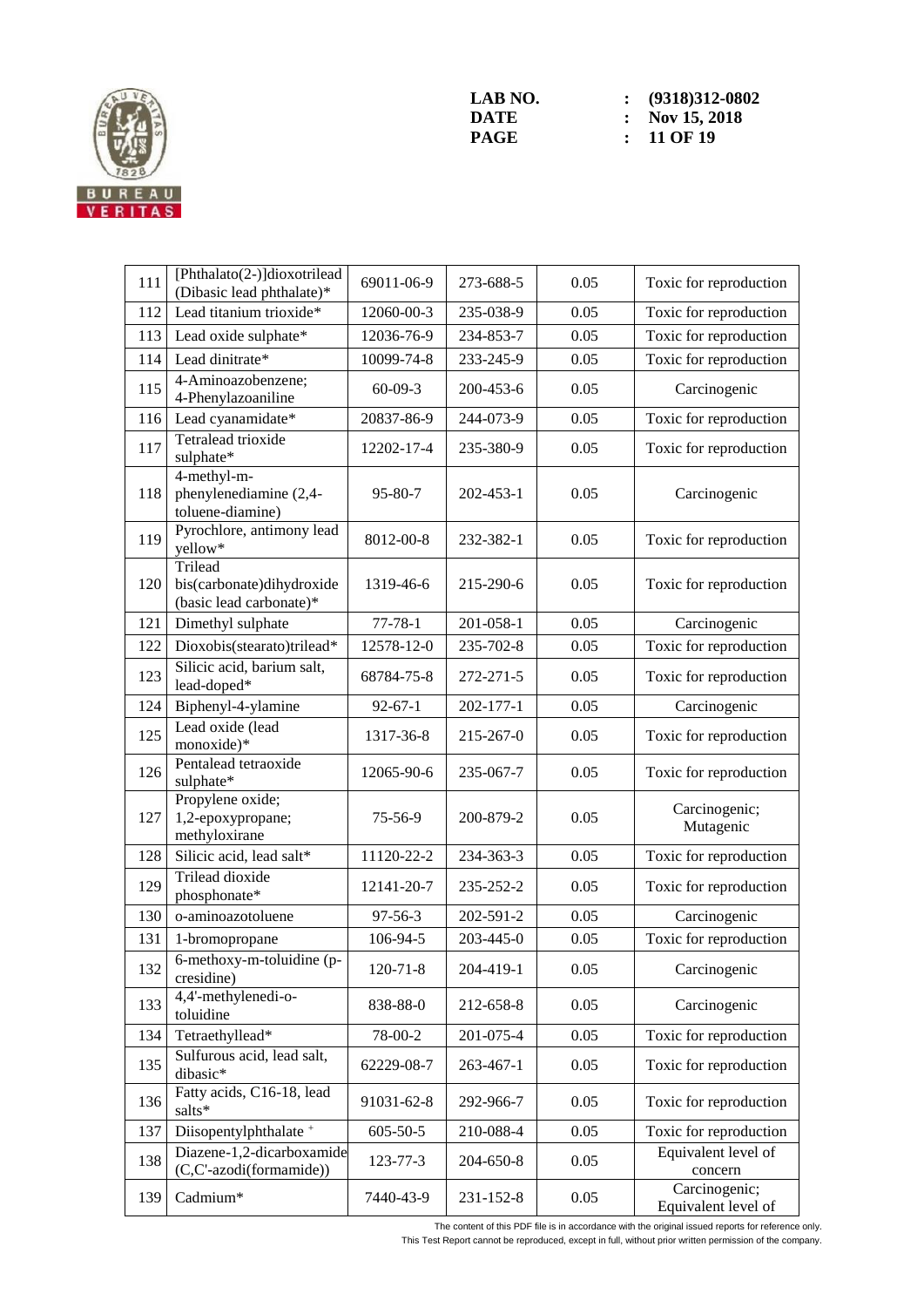

|     |                                                                                                                                                                                                                                                                                                                                                                             |                |           |      | concern                                                                                                                              |
|-----|-----------------------------------------------------------------------------------------------------------------------------------------------------------------------------------------------------------------------------------------------------------------------------------------------------------------------------------------------------------------------------|----------------|-----------|------|--------------------------------------------------------------------------------------------------------------------------------------|
| 140 | Cadmium oxide*                                                                                                                                                                                                                                                                                                                                                              | 1306-19-0      | 215-146-2 | 0.05 | Carcinogenic;<br>Equivalent level of<br>concern                                                                                      |
| 141 | Dipentyl phthalate (DPP) <sup>+</sup>                                                                                                                                                                                                                                                                                                                                       | $131 - 18 - 0$ | 205-017-9 | 0.05 | Toxic for reproduction                                                                                                               |
| 142 | 4-Nonylphenol, branched<br>and linear, ethoxylated<br>[substances with a linear<br>and/or branched alkyl<br>chain with a carbon<br>number of 9 covalently<br>bound in position 4 to<br>phenol, ethoxylated<br>covering UVCB- and well-<br>defined substances,<br>polymers and homologues,<br>which include any of the<br>individual isomers and/or<br>combinations thereof] |                |           | 0.05 | Equivalent level of<br>concern                                                                                                       |
| 143 | Ammonium<br>pentadecafluorooctanoate<br>$(APFO)^{\neq}$                                                                                                                                                                                                                                                                                                                     | 3825-26-1      | 223-320-4 | 0.05 | Toxic for reproduction;<br><b>PBT</b>                                                                                                |
| 144 | Pentadecafluorooctanoic<br>acid (PFOA) $\neq$                                                                                                                                                                                                                                                                                                                               | $335 - 67 - 1$ | 206-397-9 | 0.05 | Toxic for reproduction;<br><b>PBT</b>                                                                                                |
| 145 | Cadmium sulphide                                                                                                                                                                                                                                                                                                                                                            | 1306-23-6      | 215-147-8 | 0.05 | Carcinogenic;<br>Equivalent level of<br>concern                                                                                      |
| 146 | Dihexyl phthalate                                                                                                                                                                                                                                                                                                                                                           | $84 - 75 - 3$  | 201-559-5 | 0.05 | Toxic for reproduction                                                                                                               |
| 147 | Disodium $3,3'$ -[[1,1'-<br>biphenyl]-4,4'-<br>diylbis(azo)]bis(4-<br>aminonaphthalene-1-<br>sulphonate) (C.I. Direct<br>Red 28)                                                                                                                                                                                                                                            | 573-58-0       | 209-358-4 | 0.05 | Carcinogenic                                                                                                                         |
| 148 | Disodium 4-amino-3-[[4'-<br>$[(2,4 -$<br>diaminophenyl)azo][1,1'-<br>biphenyl]-4-yl]azo] -5-<br>hydroxy-6-<br>(phenylazo)naphthalene-<br>2,7-disulphonate (C.I.<br>Direct Black 38)                                                                                                                                                                                         | 1937-37-7      | 217-710-3 | 0.05 | Carcinogenic                                                                                                                         |
| 149 | Imidazolidine-2-thione (2-<br>imidazoline-2-thiol)                                                                                                                                                                                                                                                                                                                          | 96-45-7        | 202-506-9 | 0.05 | Toxic for reproduction                                                                                                               |
| 150 | Lead di(acetate)                                                                                                                                                                                                                                                                                                                                                            | 301-04-2       | 206-104-4 | 0.05 | Toxic for reproduction                                                                                                               |
| 151 | Trixylyl phosphate                                                                                                                                                                                                                                                                                                                                                          | 25155-23-1     | 246-677-8 | 0.05 | Toxic for reproduction                                                                                                               |
| 152 | Cadmium chloride*                                                                                                                                                                                                                                                                                                                                                           | 10108-64-2     | 233-296-7 | 0.05 | Carcinogenic;<br>Mutagenic; Toxic for<br>Reproduction;<br>Equivalent level of<br>concern having probable<br>serious effects to human |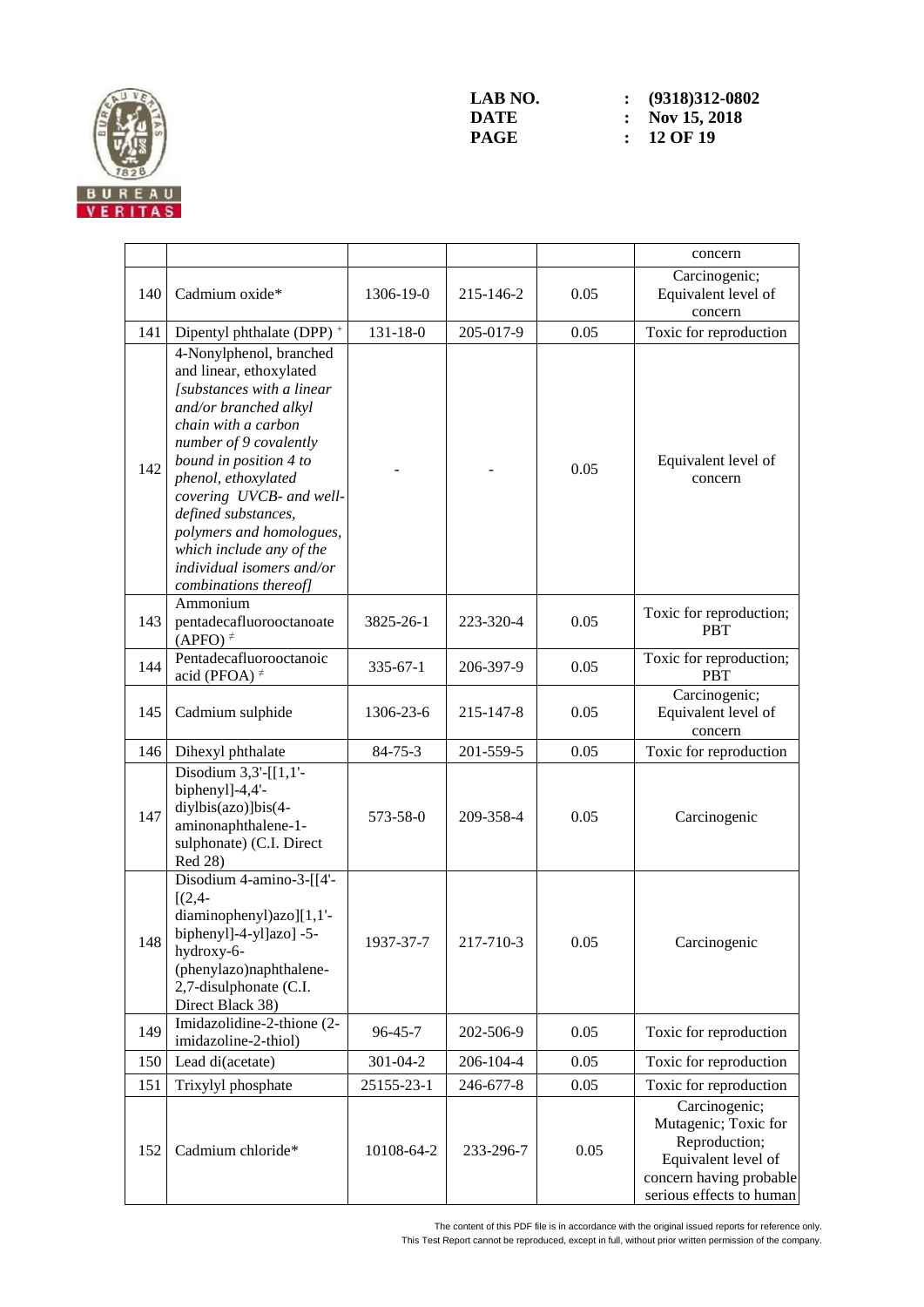

**LAB** NO. <br>**: (9318)312-0802**<br>**DATE :** Nov 15, 2018 **DATE : Nov 15, 2018**<br>**PAGE : 13 OF 19 PAGE : 13 OF 19**

|     |                                                                                                                                                                                                                                                                                                          |                           |                           |      | health                                                                                                                                         |
|-----|----------------------------------------------------------------------------------------------------------------------------------------------------------------------------------------------------------------------------------------------------------------------------------------------------------|---------------------------|---------------------------|------|------------------------------------------------------------------------------------------------------------------------------------------------|
| 153 | 1,2-Benzenedicarboxylic<br>acid, dihexyl ester,<br>branched and linear++                                                                                                                                                                                                                                 | 68515-50-4                | 271-093-5                 | 0.05 | Toxic for reproduction                                                                                                                         |
| 154 | Sodium peroxometaborate*                                                                                                                                                                                                                                                                                 | 7632-04-4                 | 231-556-4                 | 0.05 | Toxic for reproduction                                                                                                                         |
| 155 | Sodium perborate; perboric<br>acid, sodium salt*                                                                                                                                                                                                                                                         |                           | 239-172-9;<br>234-390-0   | 0.05 | Toxic for reproduction                                                                                                                         |
| 156 | Cadmium fluoride *                                                                                                                                                                                                                                                                                       | 7790-79-6                 | 232-222-0                 | 0.05 | Carcinogenic;<br>Mutagenic; Toxic for<br>Reproduction;<br>Equivalent level of<br>concern having<br>probable serious effects<br>to human health |
| 157 | Cadmium sulphate *                                                                                                                                                                                                                                                                                       | 10124-36-4;<br>31119-53-6 | 233-331-6                 | 0.05 | Carcinogenic;<br>Mutagenic; Toxic for<br>Reproduction;<br>Equivalent level of<br>concern having<br>probable serious effects<br>to human health |
| 158 | 2-benzotriazol-2-yl-4,6-<br>di-tert-butylphenol (UV-<br>320)                                                                                                                                                                                                                                             | 3846-71-7                 | 223-346-6                 | 0.05 | PBT;<br>vPvB                                                                                                                                   |
| 159 | 2-(2H-benzotriazol-2-yl)-<br>4,6-ditertpentylphenol<br>$(UV-328)$                                                                                                                                                                                                                                        | 25973-55-1                | 247-384-8                 | 0.05 | PBT;<br>vPvB                                                                                                                                   |
| 160 | 2-ethylhexyl 10-ethyl-4,4-<br>dioctyl-7-oxo-8-oxa-3,5-<br>dithia-4-<br>stannatetradecanoate<br>$(DOTE)*$                                                                                                                                                                                                 | 15571-58-1                | 239-622-4                 | 0.05 | Toxic for<br>Reproduction                                                                                                                      |
| 161 | Reaction mass of 2-<br>ethylhexyl 10-ethyl-4,4-<br>dioctyl-7-oxo-8-oxa-3,5-<br>dithia-4-<br>stannatetradecanoate and<br>2-ethylhexyl 10-ethyl-4-<br>$[[2-(2-ethylhexyl)oxy]-2-$<br>oxoethyl]thio]-4-octyl-7-<br>oxo-8-oxa-3,5-dithia-4-<br>stannatetradecanoate<br>(reaction mass of DOTE<br>and MOTE) * |                           |                           | 0.05 | Toxic for<br>Reproduction                                                                                                                      |
| 162 | 1,2-benzenedicarboxylic<br>acid, di-C6-10-alkyl<br>esters; $1,2$ -<br>benzenedicarboxylic acid,<br>mixed decyl and hexyl<br>and octyl diesters with $\geq$<br>0.3% of dihexyl phthalate<br>(EC No. 201-559-5)                                                                                            | 68515-51-5;<br>68648-93-1 | $271-094-0;$<br>272-013-1 | 0.05 | Toxic for reproduction                                                                                                                         |

The content of this PDF file is in accordance with the original issued reports for reference only. This Test Report cannot be reproduced, except in full, without prior written permission of the company.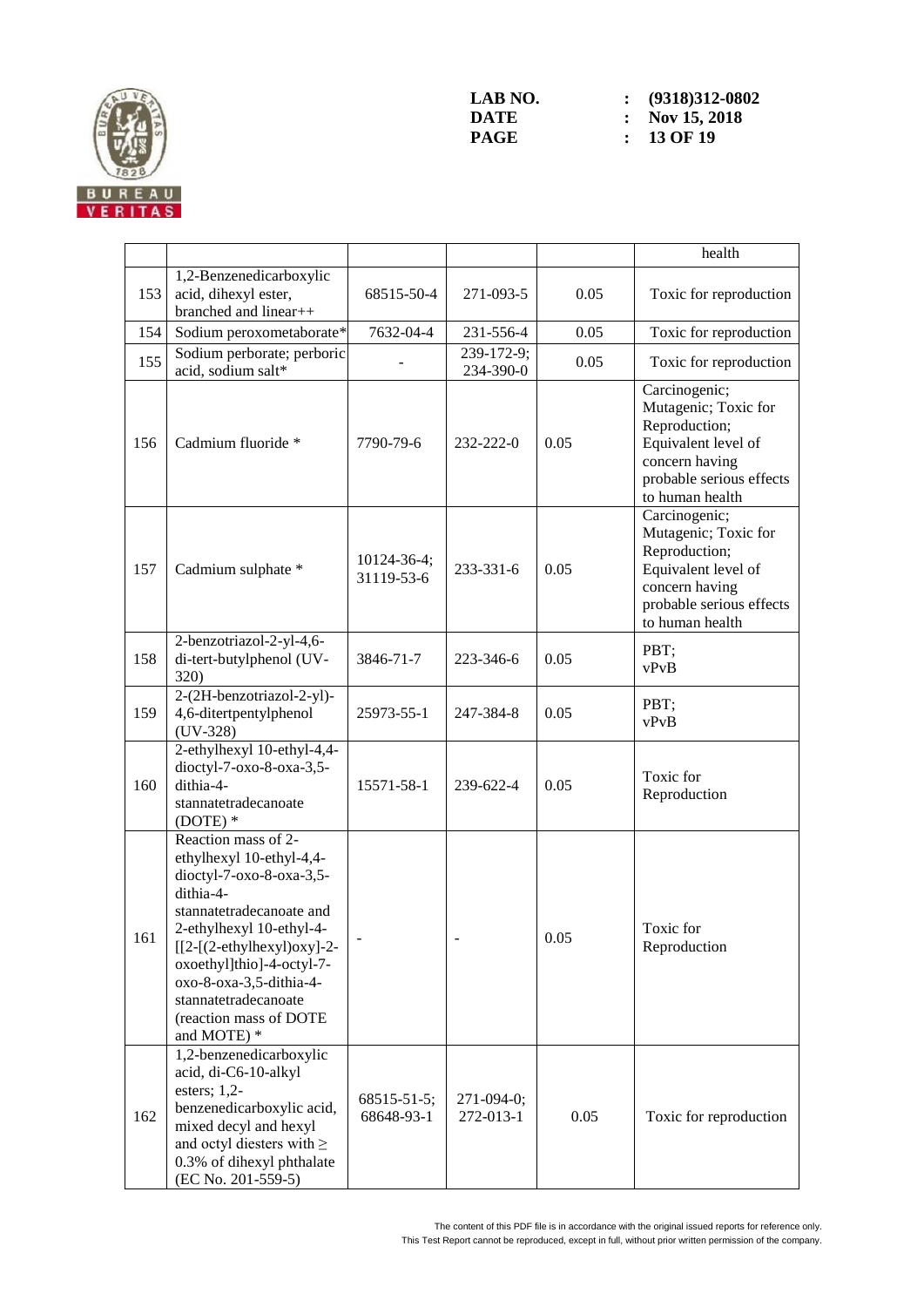

| 163 | 5-sec-butyl-2-(2,4-<br>dimethylcyclohex-3-en-1-<br>yl)-5-methyl-1,3-dioxane<br>[1], $5$ -sec-butyl-2- $(4, 6$ -<br>dimethylcyclohex-3-en-1-<br>yl)-5-methyl-1,3-dioxane<br>[2] [covering any of the<br>individual isomers of [1]<br>and [2] or any<br>combination thereof]                                                                          |                                              |                         | 0.05 | Very persistent and<br>very bioaccumulative                                             |
|-----|-----------------------------------------------------------------------------------------------------------------------------------------------------------------------------------------------------------------------------------------------------------------------------------------------------------------------------------------------------|----------------------------------------------|-------------------------|------|-----------------------------------------------------------------------------------------|
| 164 | 1,3-propanesultone                                                                                                                                                                                                                                                                                                                                  | 1120-71-4                                    | 214-317-9               | 0.05 | Carcinogenic                                                                            |
| 165 | 2,4-di-tert-butyl-6-(5-<br>chlorobenzotriazol-2-<br>yl)phenol (UV-327)                                                                                                                                                                                                                                                                              | 3864-99-1                                    | 223-383-8               | 0.05 | vPvB                                                                                    |
| 166 | 2-(2H-benzotriazol-2-yl)-<br>4-(tert-butyl)-6-(sec-<br>butyl)phenol (UV-350)                                                                                                                                                                                                                                                                        | 36437-37-3                                   | 253-037-1               | 0.05 | vPvB                                                                                    |
| 167 | Nitrobenzene                                                                                                                                                                                                                                                                                                                                        | 98-95-3                                      | 202-716-0               | 0.05 | Toxic for reproduction                                                                  |
| 168 | Perfluorononan-1-oic acid<br>acid and its sodium and<br>ammonium salts                                                                                                                                                                                                                                                                              | $375 - 95 - 1$ ;<br>21049-39-8;<br>4149-60-4 | 206-801-3               | 0.05 | Toxic for reproduction;<br><b>PRT</b>                                                   |
| 169 | Benzo[def]chrysene<br>(benzo[a]pyrene)                                                                                                                                                                                                                                                                                                              | $200 - 028 - 5$                              | $50-32-8$               | 0.05 | Carcinogenic;<br>Mutagenic; Toxic for<br>Reproduction;<br>PBT;<br>vPvB                  |
| 170 | $4,4$ <sup>2</sup> -<br>isopropylidenediphenol<br>(bisphenol A; BPA)                                                                                                                                                                                                                                                                                | $80 - 05 - 7$                                | 201-245-8               | 0.05 | Endocrine disrupting<br>properties                                                      |
| 171 | 4-Heptylphenol, branched<br>and linear [substances<br>with a linear and/or<br>branched alkyl chain with<br>a carbon number of 7<br>covalently bound<br>predominantly in position<br>4 to phenol, covering also<br>UVCB- and well-defined<br>substances which include<br>any of the individual<br>isomers or a combination<br>thereof]<br>$(4-Hpbl)$ |                                              |                         | 0.05 | Equivalent level of<br>concern having<br>probable serious effects<br>to the environment |
| 172 | Nonadecafluorodecanoic<br>acid (PFDA) and its<br>sodium and ammonium<br>salts                                                                                                                                                                                                                                                                       | 3830-45-3,<br>335-76-2,<br>3108-42-7         | 206-400-3,<br>221-470-5 | 0.05 | Toxic for reproduction;<br><b>PBT</b>                                                   |
| 173 | $p-(1,1-$<br>dimethylpropyl)phenol<br>(PTAP)                                                                                                                                                                                                                                                                                                        | 80-46-6                                      | 201-280-9               | 0.05 | Equivalent level of<br>concern having<br>probable serious effects<br>to the environment |

The content of this PDF file is in accordance with the original issued reports for reference only. This Test Report cannot be reproduced, except in full, without prior written permission of the company.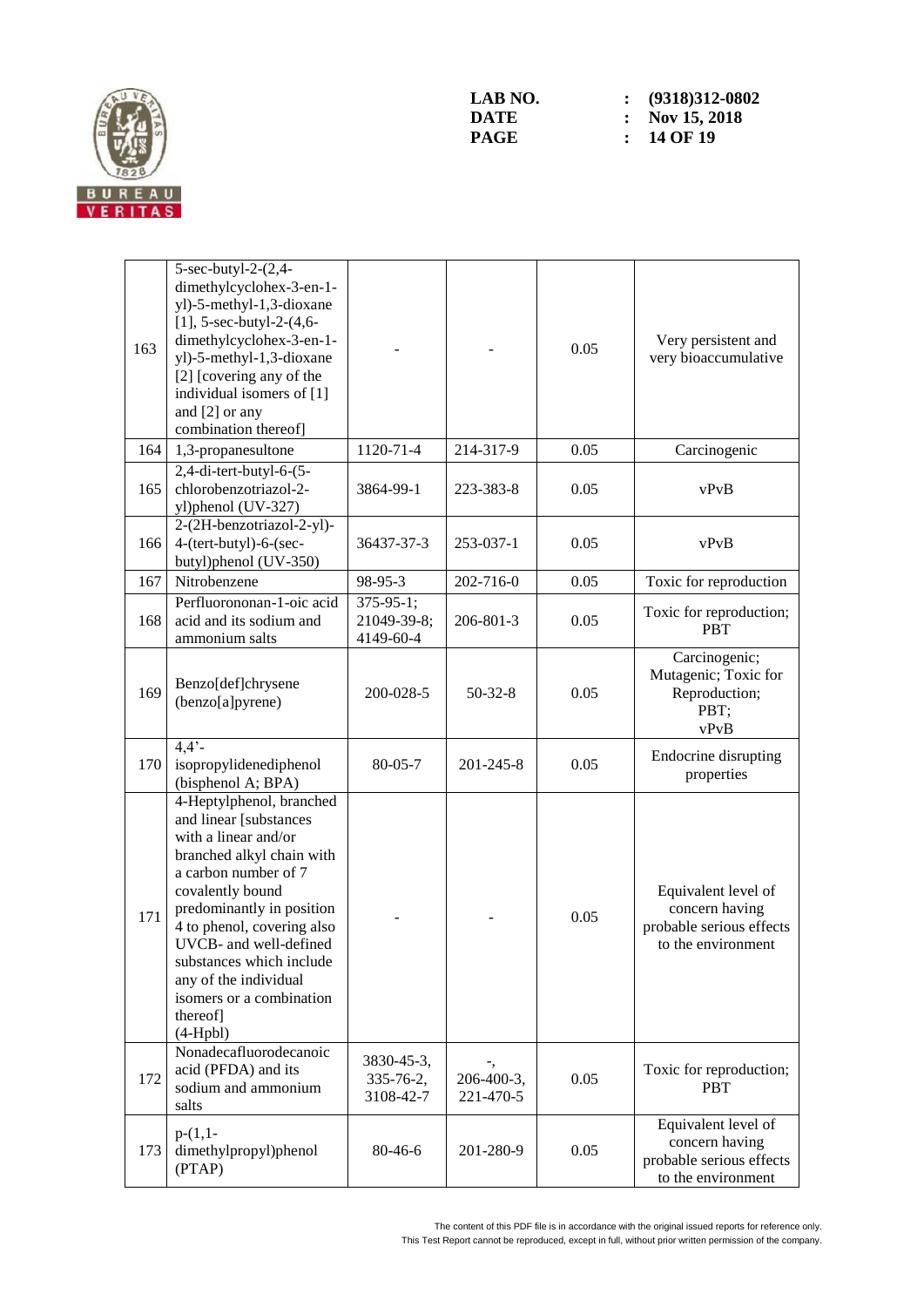

| 174 | Perfluorohexane-1-<br>sulphonic acid and its<br>salts (PFHxS)                                                                                                                                         |               |           | 0.05 | vPvB                                                                                                                                           |
|-----|-------------------------------------------------------------------------------------------------------------------------------------------------------------------------------------------------------|---------------|-----------|------|------------------------------------------------------------------------------------------------------------------------------------------------|
| 175 | Dechlorane plus<br>(including any of its<br>individual anti- and syn-<br>isomers or any<br>combination thereof)                                                                                       |               |           | 0.05 | vPvB                                                                                                                                           |
| 176 | Benz[a]anthracene                                                                                                                                                                                     | $56 - 55 - 3$ | 200-280-6 | 0.05 | Carcinogenic;<br>PBT;<br>vPvB                                                                                                                  |
| 177 | Cadmium nitrate*                                                                                                                                                                                      | 10325-94-7    | 233-710-6 | 0.05 | Carcinogenic;<br>Mutagenic; Toxic for<br>Reproduction;<br>Equivalent level of<br>concern having<br>probable serious effects<br>to human health |
| 178 | Cadmium carbonate*                                                                                                                                                                                    | 513-78-0      | 208-168-9 | 0.05 | Carcinogenic;<br>Mutagenic; Toxic for<br>Reproduction;<br>Equivalent level of<br>concern having<br>probable serious effects<br>to human health |
| 179 | Cadmium hydroxide*                                                                                                                                                                                    | 21041-95-2    | 244-168-5 | 0.05 | Carcinogenic;<br>Mutagenic; Toxic for<br>Reproduction;<br>Equivalent level of<br>concern having<br>probable serious effects<br>to human health |
| 180 | Chrysene                                                                                                                                                                                              | 218-01-9      | 205-923-4 | 0.05 | Carcinogenic;<br>PBT;<br>vPvB                                                                                                                  |
| 181 | Reaction products of<br>1,3,4-thiadiazolidine-2,5-<br>dithione, formaldehyde<br>and 4-heptylphenol,<br>branced and linear (RP-<br>HP) [with $> 0.1\%$ w/w 4-<br>heptylphenol, branched<br>and linear] |               |           | 0.05 | <b>Endocrine</b> disrupting<br>properties                                                                                                      |
| 182 | Benzene-1,2,4-<br>tricarboxylic<br>acid 1,2 anhydride<br>(trimellitic anhydride)                                                                                                                      | 552-30-7      | 209-008-0 | 0.05 | Respiratory sensitising<br>properties (human<br>health)                                                                                        |
| 183 | Benzo[ghi]perylene                                                                                                                                                                                    | 191-24-2      | 205-883-8 | 0.05 | <b>PBT</b><br>vPvB                                                                                                                             |
| 184 | Decamethylcyclopentasilo<br>xane(D5)                                                                                                                                                                  | 541-02-6      | 208-764-9 | 0.05 | PBT<br>vPvB                                                                                                                                    |
| 185 | Dicyclohexyl phthalate<br>(DCHP)                                                                                                                                                                      | $84 - 61 - 7$ | 201-545-9 | 0.05 | Toxic for reproduction<br>Endocrine disrupting                                                                                                 |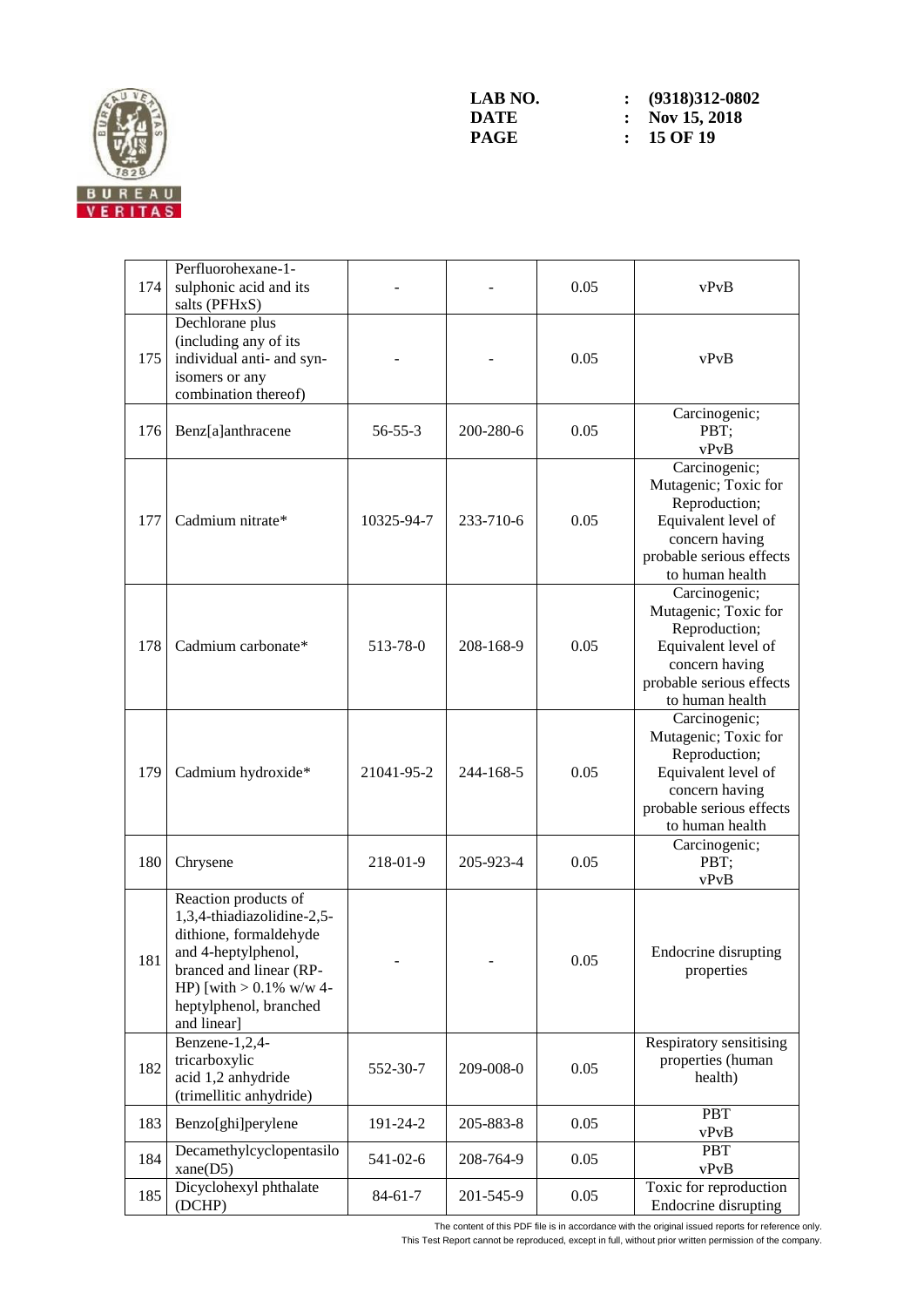

|     |                                       |                |                 |      | properties (human<br>health)                            |
|-----|---------------------------------------|----------------|-----------------|------|---------------------------------------------------------|
| 186 | Disodium octaborate*                  | 12008-41-2     | $234 - 541 - 0$ | 0.05 | Toxic for reproduction                                  |
| 187 | Dodecamethylcyclohexasi<br>loxane(D6) | 540-97-6       | 208-762-8       | 0.05 | <b>PRT</b><br>vPvB                                      |
| 188 | Ethylenediamine<br>(EDA)              | $107 - 15 - 3$ | 203-468-6       | 0.05 | Respiratory sensitising<br>properties (human<br>health) |
| 189 | Lead                                  | 7439-92-1      | $231 - 100 - 4$ | 0.05 | Toxic for reproduction                                  |
| 190 | Octamethylcyclotetrasilox<br>ane(D4)  | 556-67-2       | 209-136-7       | 0.05 | <b>PBT</b><br>vPvB                                      |
| 191 | Terphenyl, hydrogenated               | 61788-32-7     | 262-967-7       | 0.05 | vPvB                                                    |

(1) CAS no. 7789-12-0 refers to sodium dichromate dihydrate

(2) CAS no. 10588-01-9 refers to anhydrous sodium dichromate

 $^{(3)}$  CAS no. 3194-55-6 refers to a specific HBCDD - 1,2,5,6,9,10-hexabromocyclododecane

(4) CAS no. 25637-99-4 refers to unspecific HBCDD isomer composition

(5) CAS no. 1330-43-4 refers to disodium tetraborate, anhydrous

 $(6)$  CAS no. 12179-04-3 refers to sodium tetraborate, pentahydrate

 $(7)$  CAS no. 1303-96-4 refers to sodium tetraborate, decahydrate

#### Remark:

- 1. PBT = Persistent, bio accumulative and toxic as defined in Regulation (EC) No 1907/2006
- 2. vPvB = Very persistent and very bio accumulative as defined in Regulation (EC) No 1907/2006
- 3. ND = Not Detected
- 4. If the article contains a material type whose weight is <0.1% of the total article weight, this material type is ignored for testing.
- 5. \*Result is based on the heavy metal or inorganic element concentration. Due to the limit of the analytical technology available, any further investigation is not feasible. The client is strongly advised to review the chemical formulation to ascertain.
- 6. \*\*Result is identified by tributyltin (TBT). Due to the limit of the analytical technology available, any further investigation is not feasible. The client is strongly advised to review the chemical formulation to ascertain.
- 7. §TGIC (1,3,5-tris(oxiranylmethyl)-1,3,5-triazine-2,4,6(1H,3H,5H)-trione) and β-TGIC (1,3,5-tris[(2S and 2R)-2,3-epoxypropyl]-1,3,5-triazine-2,4,6-(1H,3H,5H)-trione) are reported as a mixture.
- 8. <sup>a</sup>Refer to Aluminosilicate, Refractory Ceramic Fibres fulfil the three following conditions: a) oxides of aluminium and silicon are the main components present (in the fibres) within variable concentration ranges b) fibres have a length weighted geometric mean diameter less two standard geometric errors of 6 or less micrometres (µm) c) alkaline oxide and alkali earth oxide (Na2O+K2O+CaO+MgO+BaO) content less or equal to 18% by weight.
- 9. <sup>b</sup>Refer to Zirconia Aluminosilicate, Refractory Ceramic Fibres fulfil the three following conditions: a) oxides of aluminium, silicon and zirconium are the main components present (in the fibres) within variable concentration ranges b) fibres have a length weighted geometric mean diameter less two standard geometric errors of 6 or less micrometres (µm). c) alkaline oxide and alkali earth oxide (Na2O+K2O+CaO+MgO+BaO) content less or equal to 18% by weight.
- 10. <sup>+</sup> [1,2-Benzenedicarboxylic acid, dipentylester, branched and linear] is a mixture of phthalates contains DPP, DIPP and N-pentyl-isopentylphtalate.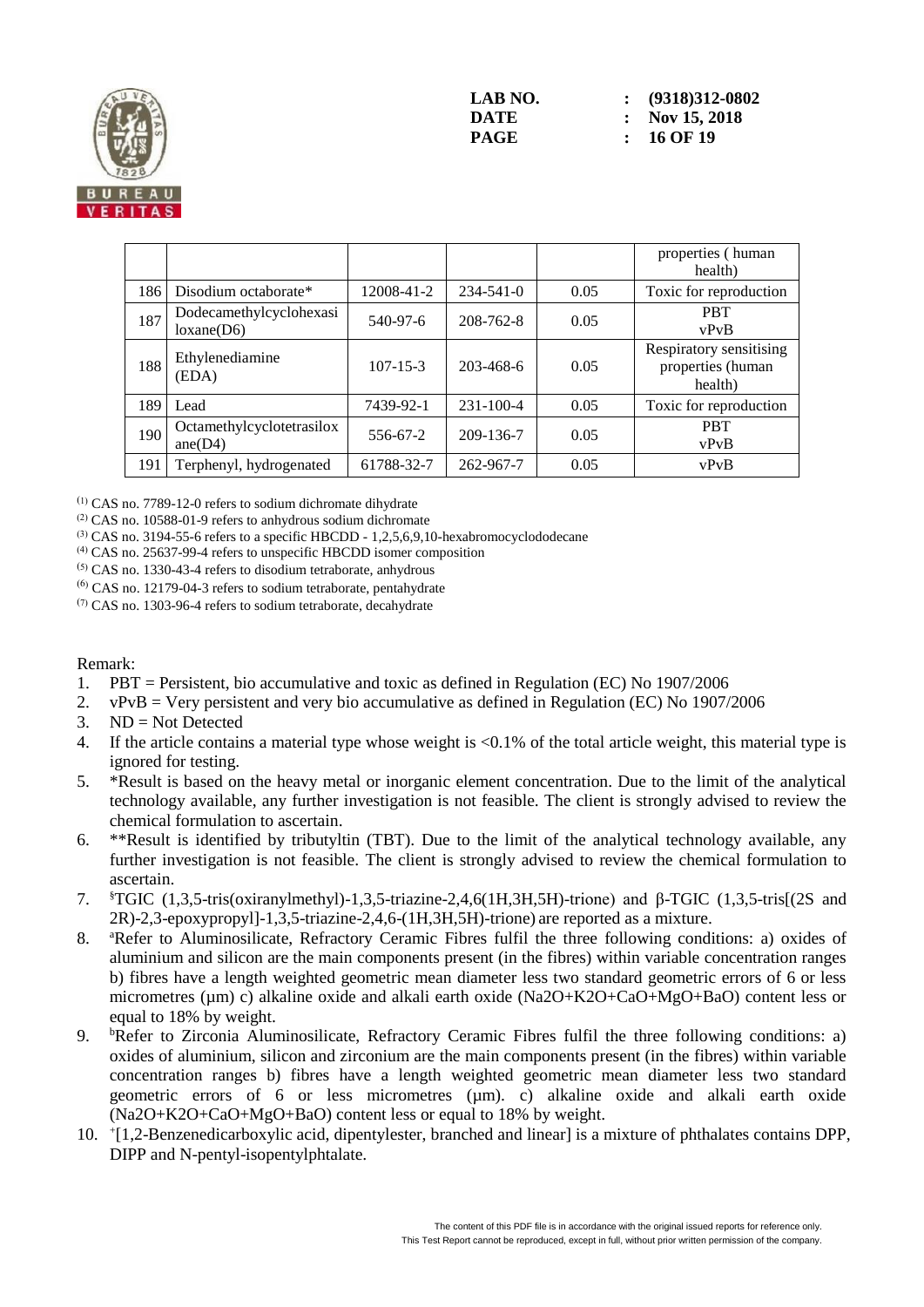

- 11. <sup>≠</sup>PFOA and APFO are reported together. The result is based on PFOA concentration. Due to the limit of the analytical technology available, any further investigation is not feasible. The client is strongly advised to review the chemical formulation to ascertain.
- 12. ++[1,2-Benzenedicarboxylic acid, dihexyl ester, branched and linear] is a mixture of phthalates contains dihexyl phthalate.
- 13. doResult is based on the tin metal concentration, and further confirmation for checking DBT, DOTE & MOTE concentration.
- 14. If the article contains a material type whose weight is <0.1% of the total article weight, this material type is ignored for testing.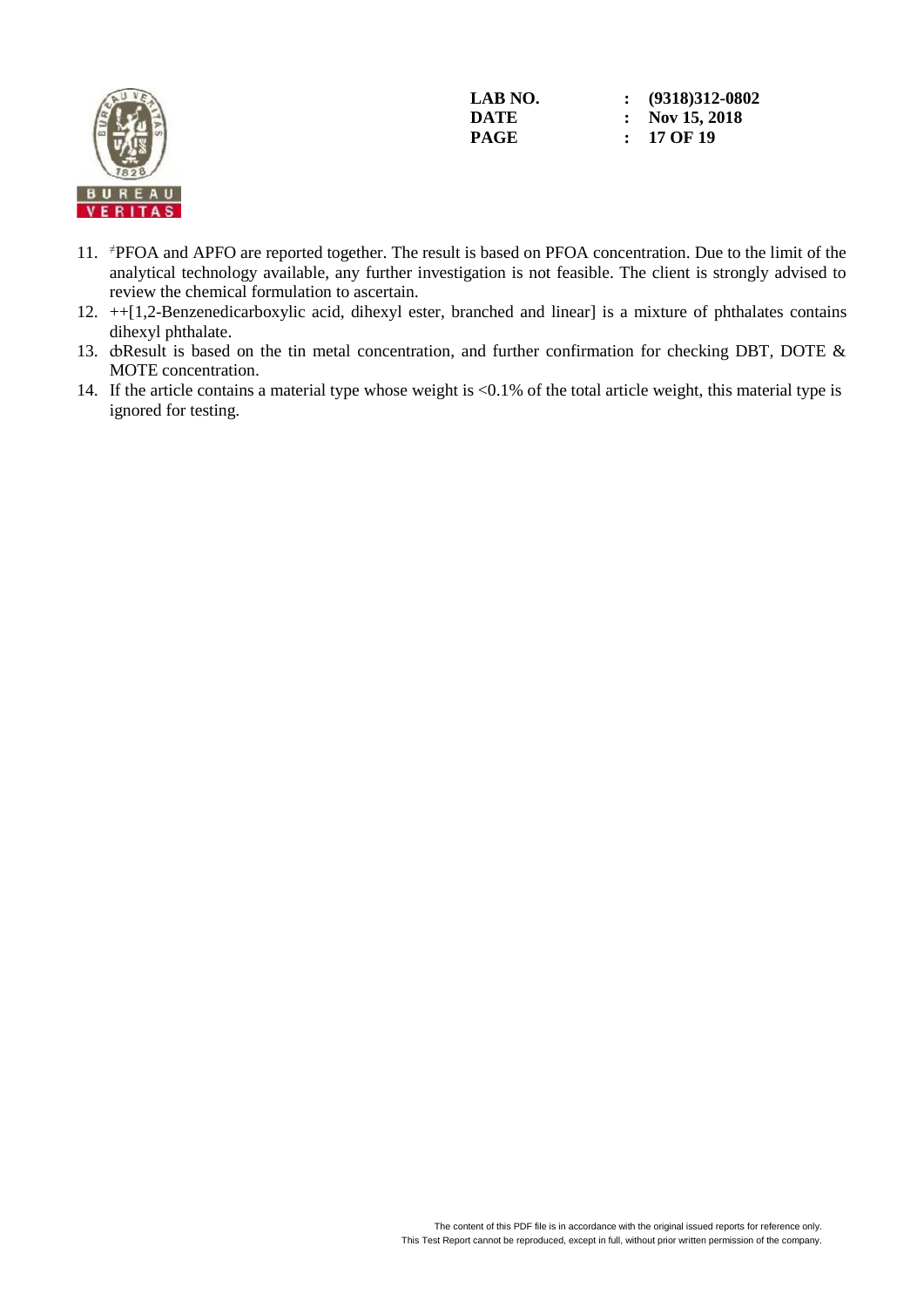

**LAB NO. : (9318)312-0802 DATE : Nov** 15, 2018<br>**PAGE :** 18 OF 19 **PAGE : 18 OF 19**

## **Annex**

# **SVHC based on Proposal for Identification of Substances of Very High Concern published for Commenting on Sep 04, 2018**

| No.            | Substance name                                        | CAS No.                       | EC No.                  | <b>Detection</b><br>Limit, % | <b>Basis</b> for<br>identification as a<br><b>SVHC</b>                                                  |
|----------------|-------------------------------------------------------|-------------------------------|-------------------------|------------------------------|---------------------------------------------------------------------------------------------------------|
| 1              | $2,2-bis(4'-$<br>hydroxyphenyl)-4-<br>methylpentane   | 6807-17-6                     | $401 - 720 - 1$         | 0.05                         | Toxic for reproduction                                                                                  |
| $\overline{2}$ | Benzo[k]fluoranthene                                  | 207-08-9                      | 205-916-6               | 0.05                         | Carcinogenic;<br>PBT;<br>vPvB                                                                           |
| 3              | Fluoranthene                                          | $206 - 44 - 0$                | 205-912-4               | 0.05                         | PBT;<br>vPvB                                                                                            |
| $\overline{4}$ | Phenanthrene                                          | $85-01-8$                     | 201-581-5               | 0.05                         | vPvB                                                                                                    |
| 5              | Pyrene                                                | 129-00-0                      | 204-927-3               | 0.05                         | PBT;<br>vPvB                                                                                            |
| 6              | Undecafluorohexanoic<br>acid and its ammonium<br>salt | $307 - 24 - 4;$<br>21615-47-4 | 206-196-6;<br>244-479-6 | 0.05                         | Equivalent level of<br>concern having<br>probable serious effects<br>to human health and<br>environment |

Remark:

1. If the article contains a material type whose weight is <0.1% of the total article weight, this material type is ignored for testing.